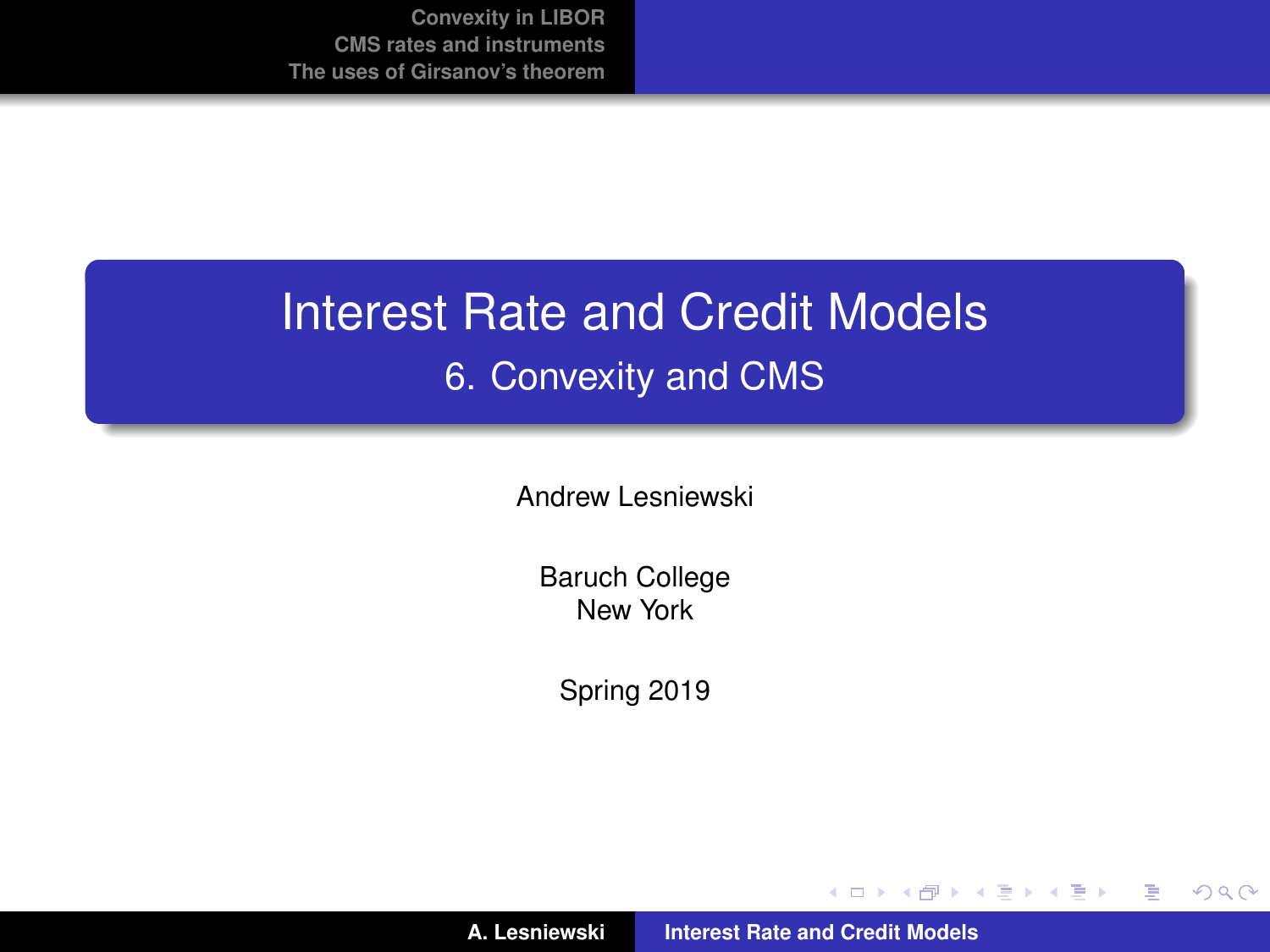







**A. Lesniewski [Interest Rate and Credit Models](#page-0-0)**

K ロ ▶ K 御 ▶ K 唐 ▶ K 唐 ▶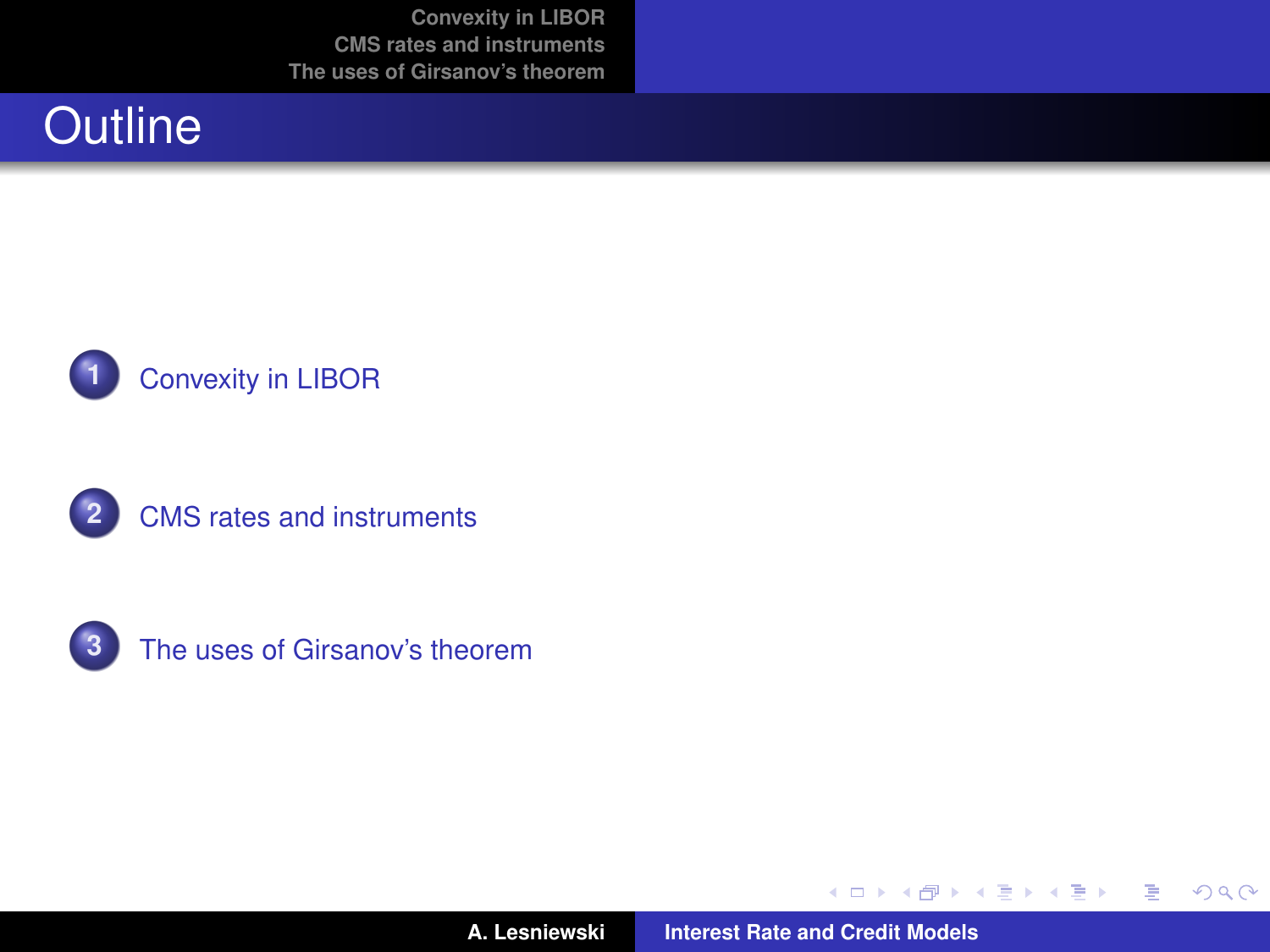# **Convexity**

- In financial lingo, *convexity* is a broadly understood and often non-specific term for nonlinear behavior of the price of an instrument as a function of evolving markets.
- Typically, such convexities reflect the presence of some sort of optionality embedded in the instrument.
- $\bullet$  In this lecture we will focus on a number of convexities which arise in interest rates markets.
- Convex behavior in interest rate markets manifests itself as the necessity to include *convexity corrections* to various popular interest rates and they can be blessings and nightmares of market practitioners.
- **•** From the perspective of financial modeling they arise as the results of valuation done under the "wrong" martingale measure.

 $\overline{AB}$   $\rightarrow$   $\overline{AB}$   $\rightarrow$   $\overline{AB}$   $\rightarrow$ 

 $QQ$ 

<span id="page-2-0"></span>Þ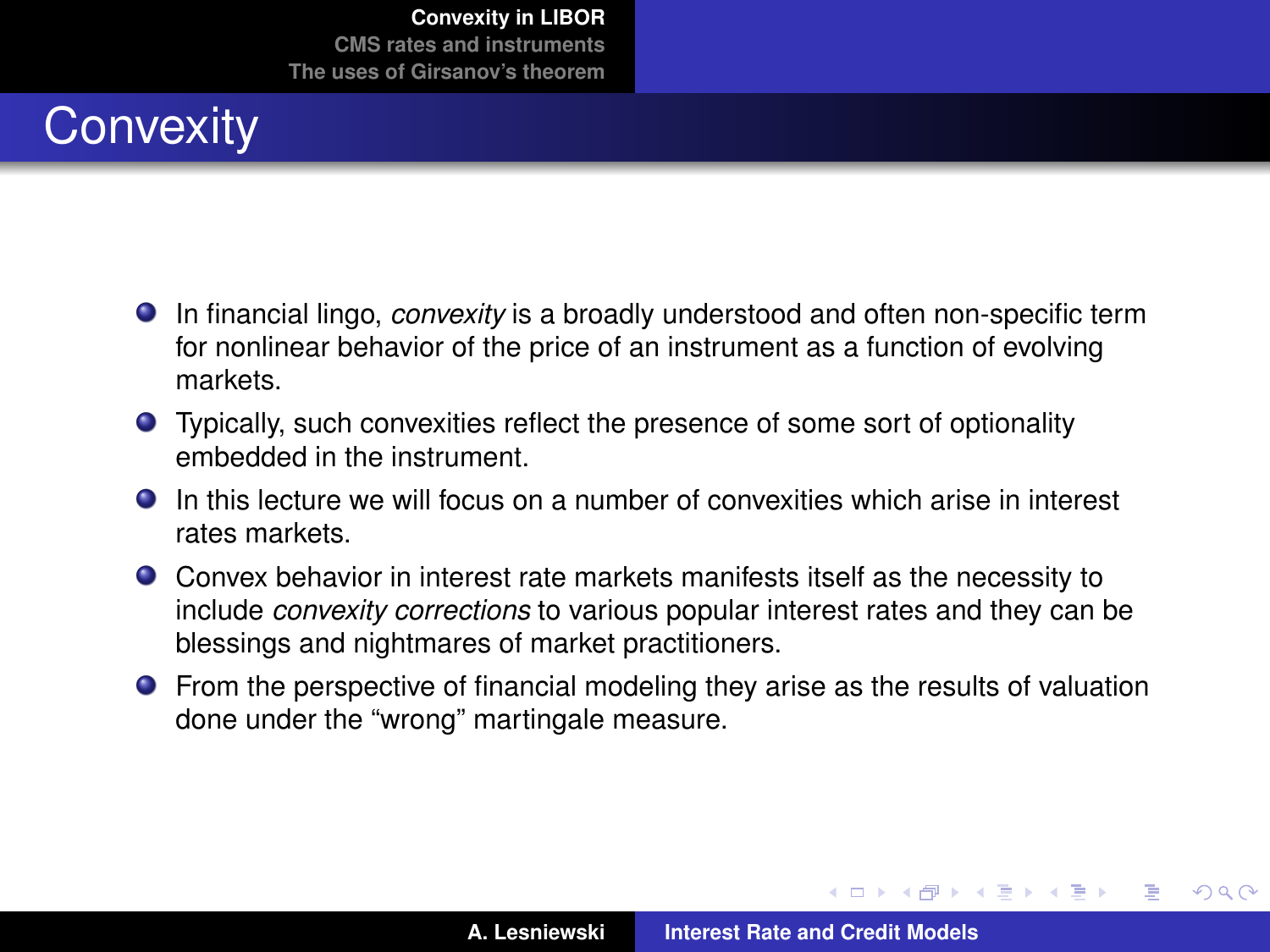

- Throughout this lecture we will be making careful notational distinction between stochastic processes, such as prices of zero coupon bonds, and their current (known) values.
- The latter will be indicated by the subscript 0. Thus, as in the previous lectures,
	- (i)  $P_0(t, T) = P(0, t, T)$  denotes the current value of the forward discount factor,
	- (ii)  $P(t, T) = P(t, t, T)$  denotes the time *t* value of the stochastic process describing the price of the zero coupon bond maturing at *T*.

 $\left\{ \begin{array}{ccc} 1 & 0 & 0 \\ 0 & 1 & 0 \end{array} \right.$ 

 $299$ 

Þ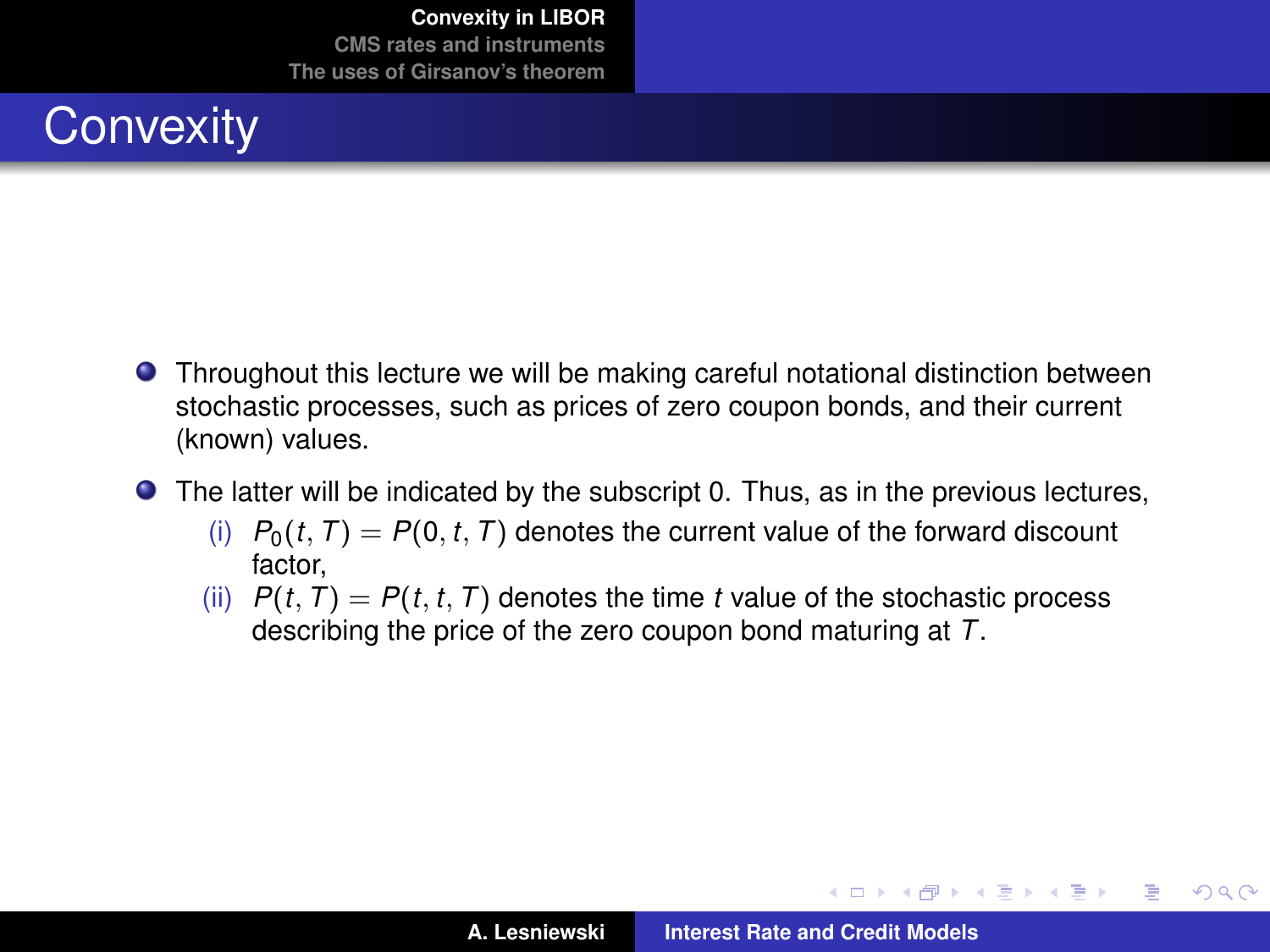#### LIBOR in arrears

- The simplest instrument leading to such convexity correction is a *LIBOR in arrears* swap.
- Consider a swap on which LIBOR fixes and pays on the start date of the accrual period *S*, rather than on its end date *T*.
- The present value of such a LIBOR payment is then

$$
P = P_0(0, S) \mathsf{E}^{\mathsf{Q}_S} [L(S, T)], \tag{1}
$$

イロメ イ部メ イヨメ イヨメー

 $299$ 

Þ

where, as usual, Q<sub>S</sub> denotes the *S*-forward measure.

● The expected value is clearly taken with respect to the wrong martingale measure!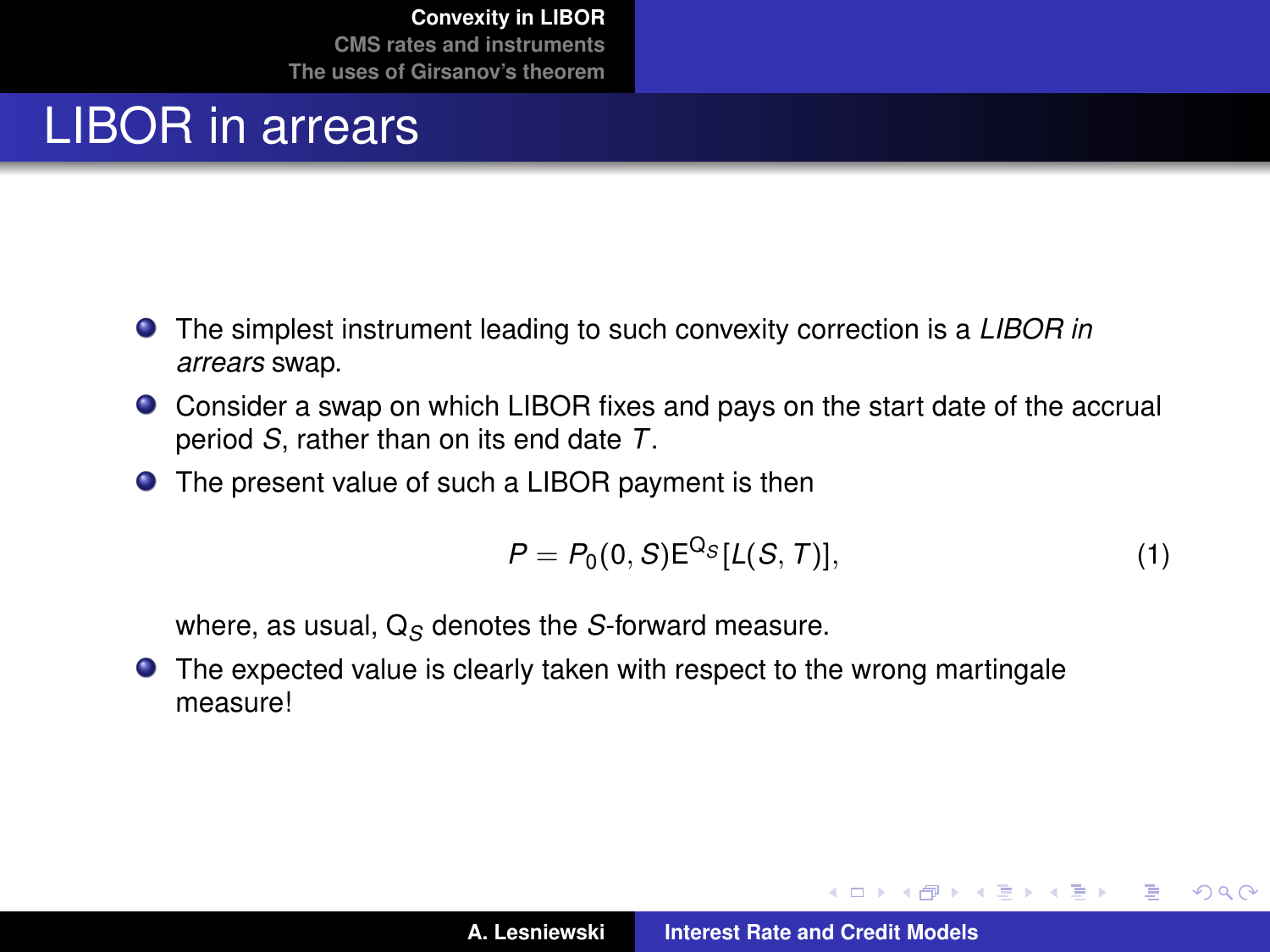#### LIBOR in arrears

The "natural" measure is the *T*-forward measure. Applying Girsanov's theorem,

$$
P_0(0, S) E^{Q_S}[L(S, T)] = P_0(0, T) E^{Q_T} \Big[ \frac{L(S, T)}{P(S, T)} \Big].
$$

● The LIBOR in arrears forward is thus given by:

$$
E^{Q_S}[L(S, T)] = E^{Q_T}[L(S, T) \frac{P_0(S, T)}{P(S, T)}]
$$
  
= 
$$
E^{Q_T}[L(S, T)] + E^{Q_T}[L(S, T) \left(\frac{P_0(S, T)}{P(S, T)} - 1\right)].
$$

The first term on the right hand side is simply the LIBOR forward, while the second term is the in arrears convexity correction, which we shall denote by ∆(*S*, *T*), i.e.,

$$
E^{Q_S}[L(S,T)] = L_0(S,T) + \Delta(S,T).
$$

イロメ イ部メ イヨメ イヨメー

 $299$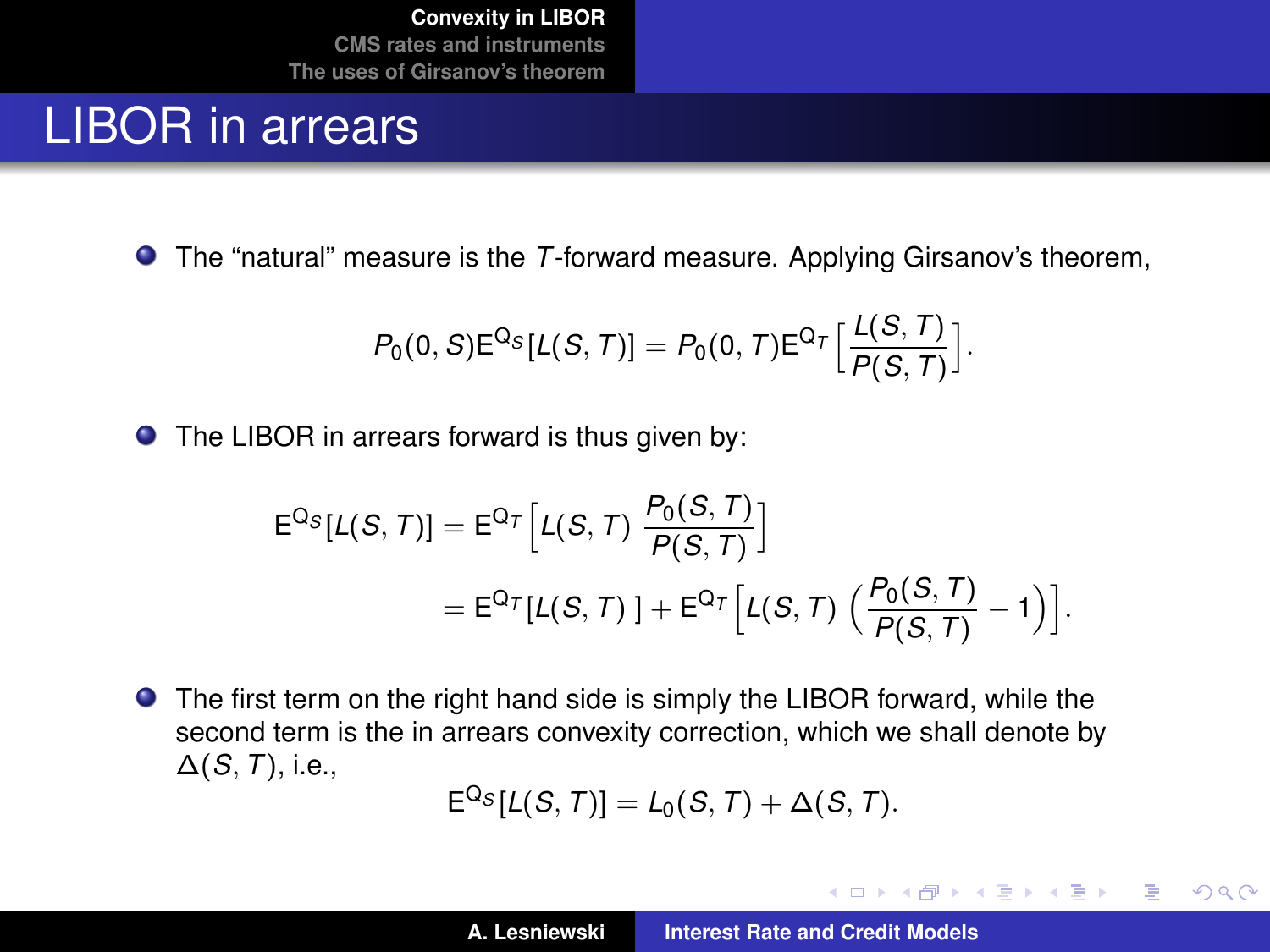#### LIBOR in arrears

Let us evaluate this correction using the Black model, i.e.

$$
L(S, T) = L_0(S, T) e^{\sigma W(S) - \frac{1}{2} \sigma^2 S}.
$$

 $\bullet$  Key to the calculation will be the fact that

<span id="page-6-0"></span>
$$
\mathsf{E}[e^{aW(t)}] = e^{\frac{1}{2}a^2t}.
$$
 (2)

イロト イ部 トイ君 トイ君 トー

 $299$ 

重

We have

$$
P(S,T)=\frac{1}{1+\delta F(S,T)},
$$

where  $F(S, T)$  is the OIS forward, and  $\delta$  is the coverage factor for the period [*S*, *T*].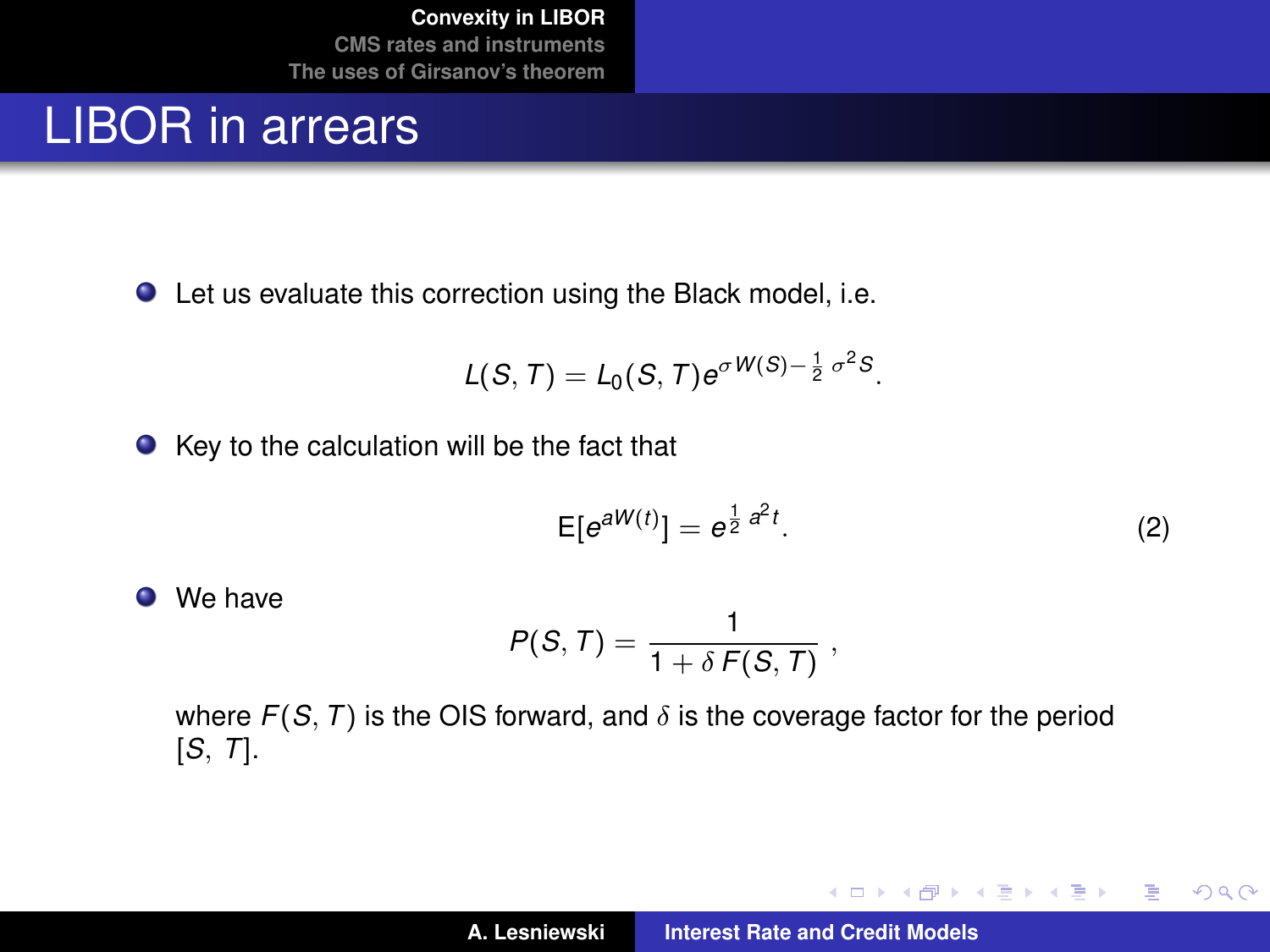#### LIBOR in arrears

● Therefore, using [\(2\)](#page-6-0),

$$
\mathsf{E}^{Q_\mathcal{T}}\Big[\frac{\mathcal{L}(S,T)}{\mathcal{P}(S,T)}\Big] = \mathcal{L}_0(S,T)\big(1-\delta \mathcal{B}(S,T)\big) + \delta \mathcal{L}_0(S,T)^2 \,\, \mathrm{e}^{\sigma^2 S},
$$

where *B*(*S*, *T*) denotes the (deterministic) LIBOR / OIS spread.

After simple algebra we find that

$$
\Delta(S, T) = \mathsf{E}^{Q_T} \Big[ L(S, T) \frac{P_0(S, T)}{P(S, T)} \Big] - L_0(S, T)
$$
  
=  $L_0(S, T) \frac{\delta L_0(S, T)}{1 + \delta F_0(S, T)} \left( e^{\sigma^2 S} - 1 \right).$ 

イロメ イ部メ イヨメ イヨメー

 $299$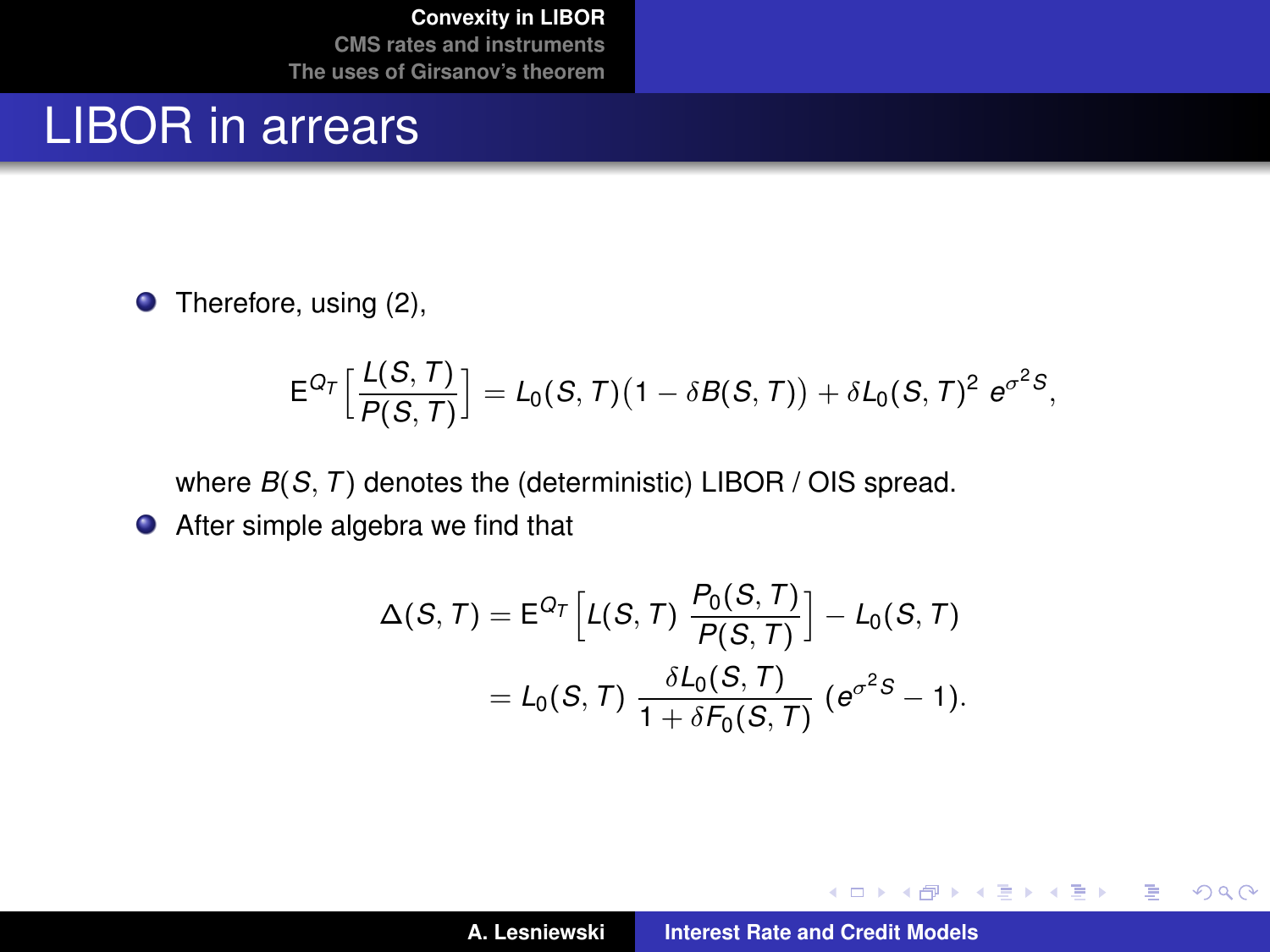#### LIBOR in arrears

**O** In summary,

$$
\Delta(S, T) = L_0(S, T)\theta \left(e^{\sigma^2 S} - 1\right),\tag{3}
$$

where

$$
\theta = \frac{\delta \mathcal{L}_0(\mathcal{S}, T)}{1 + \delta \mathcal{F}_0(\mathcal{S}, T)} \; .
$$

Expanding the exponential to the first order, one can write the more familiar form for the convexity correction:

$$
\Delta(S, T) \simeq L_0(S, T)\theta \sigma^2 S. \tag{4}
$$

イロメ イ団メ イヨメ イヨメー

 $299$ 

- This calculation was done under our usual assumption of deterministic LIBOR / OIS spread.
- In reality, since that spread is stochastic, there is an additional (very small) contribution to the convexity correction.
- The calculation above is an archetype for all approximate convexity computations and we will see it again.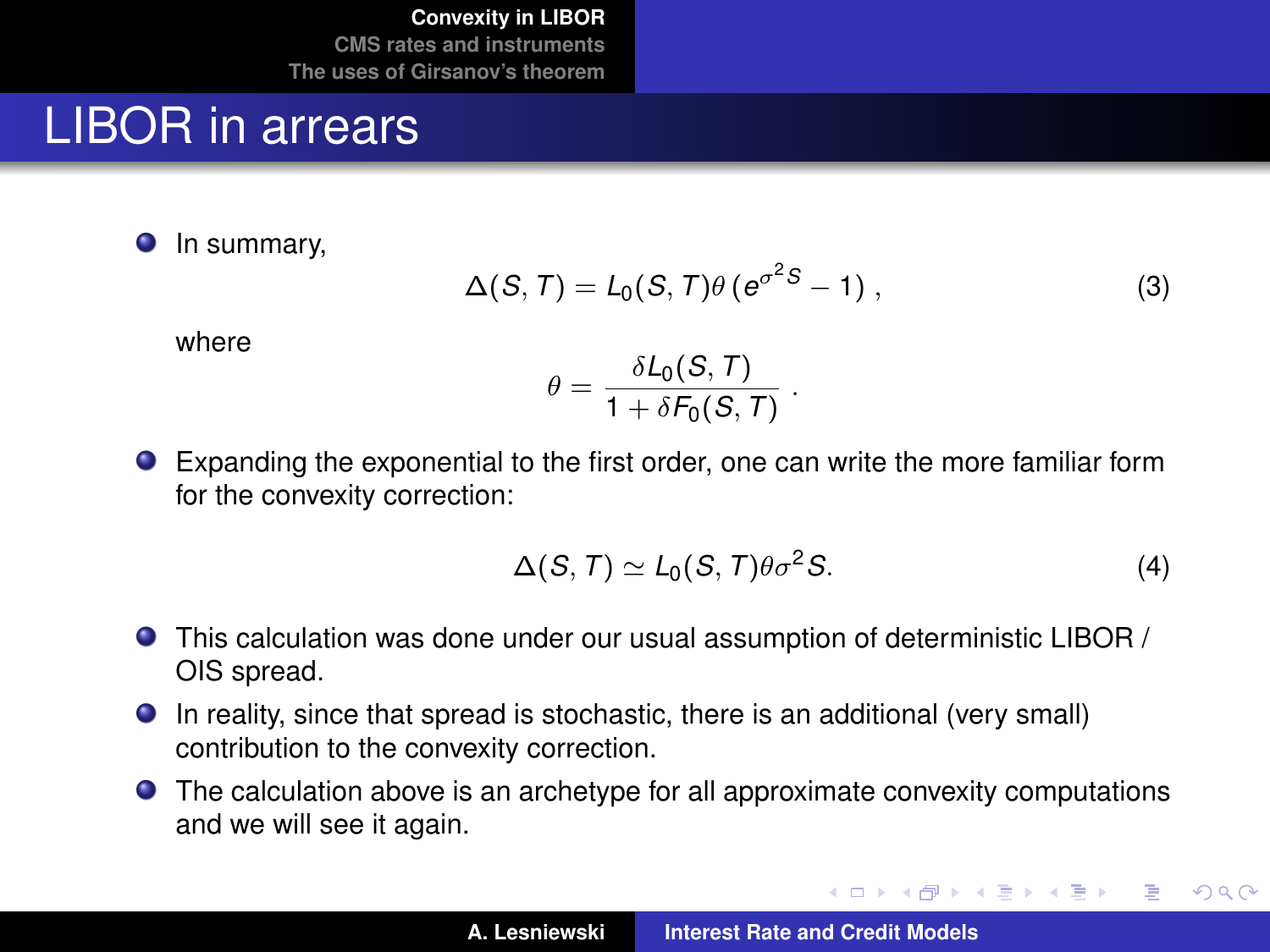## Eurodollar futures / FRAs convexity corrections

- Another example of a convexity correction is that between a Eurodollar future and a FRA. What is its financial origin?
- Consider an investor with a long position in a Eurodollar contract.
- A FRA does not have any intermediate cash flows, while Eurodollar futures are marked to market daily by the Merc, and the margin account is adjusted accordingly.
- The implication for the investor's P&L is that it is negatively correlated with the dynamics of interest rates.
- If rates go up, the price of the contract goes down, and the investor needs to add money into the margin account, rather than investing it at higher rates (opportunity loss for the investor).

イロメ イ部メ イヨメ イヨメー

Þ

 $QQ$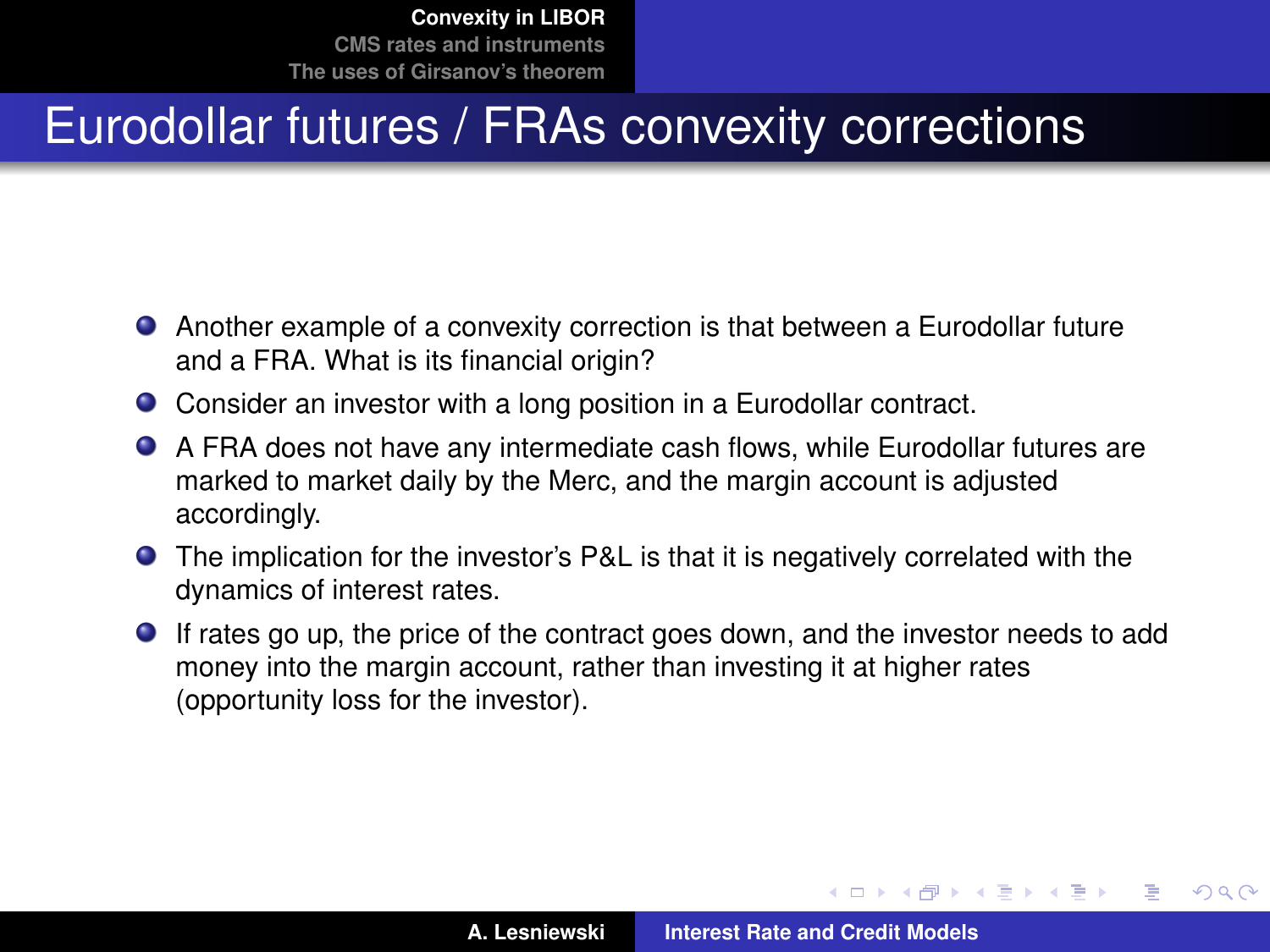# Eurodollar futures / FRAs convexity corrections

- If rates go down, the contract's price goes up, and the investor withdraws money out of the margin account and invests at a lower rate (opportunity loss for the investor again).
- The investor should thus demand a discount on the contract's price in order to be compensated for these adverse characteristics of his position compare to being long a FRA.
- As a result, the LIBOR calculated from the price of a Eurodollar futures contract has to be higher than the corresponding LIBOR forward.
- A Eurodollar future is cash settled at maturity (rather than at the end of the accrual period). The investor should be compensated by a lower price.
- This effect is analogous to the payment delay we discussed in the context of LIBOR in arrears and is relatively small.

 $\left\{ \begin{array}{ccc} 1 & 0 & 0 \\ 0 & 1 & 0 \end{array} \right.$ 

 $QQ$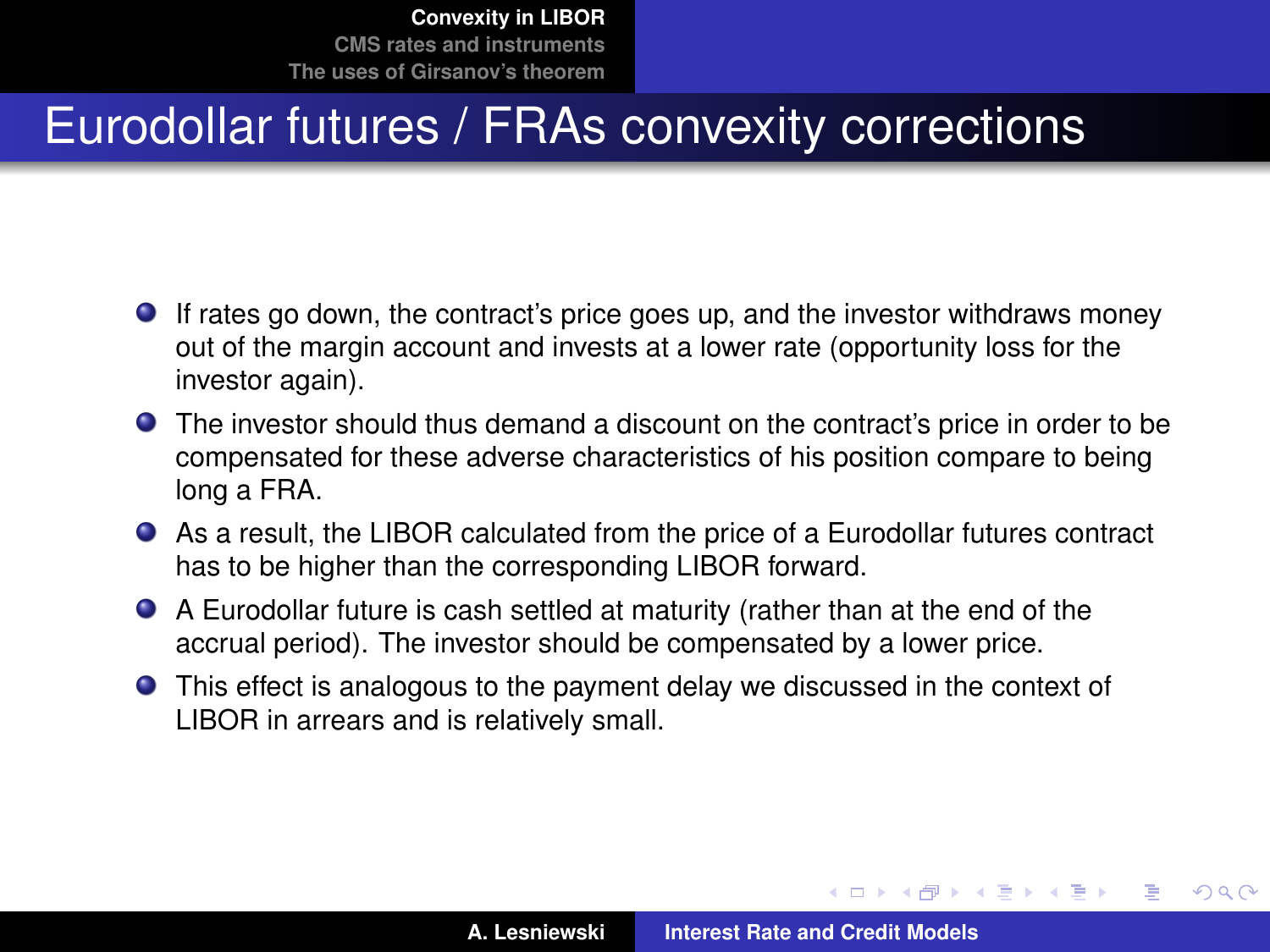#### Eurodollar futures / FRAs convexity corrections

- Mathematically, because of the daily variation margin adjustment, the appropriate measure defining the Eurodollar future is the spot measure  $Q_0$ .
- Therefore, the implied LIBOR rate  $L_0^{\text{fut}}(S, T)$  is

$$
L_0^{\text{fut}}(S,T) = \mathsf{E}^{\mathsf{Q}_0}[L(S,T)].
$$
\n
$$
(5)
$$

K ロ ⊁ K 伊 ⊁ K 君 ⊁ K 君 ⊁ …

÷.  $QQQ$ 

**O** The ED / FRA convexity correction is thus given by

$$
\Delta_{\text{ED}/\text{FRA}}(T, T) = L_0^{\text{fut}}(S, T) - L_0(S, T)
$$
  
=  $E^{\Omega_0}[L(S, T)] - E^{\Omega_T}[L(S, T)].$  (6)

**In order to derive a workable numerical value for**  $\Delta_{FD / FBA}(T, T)$ **, it is best to use** a term structure model and we will address this issue later.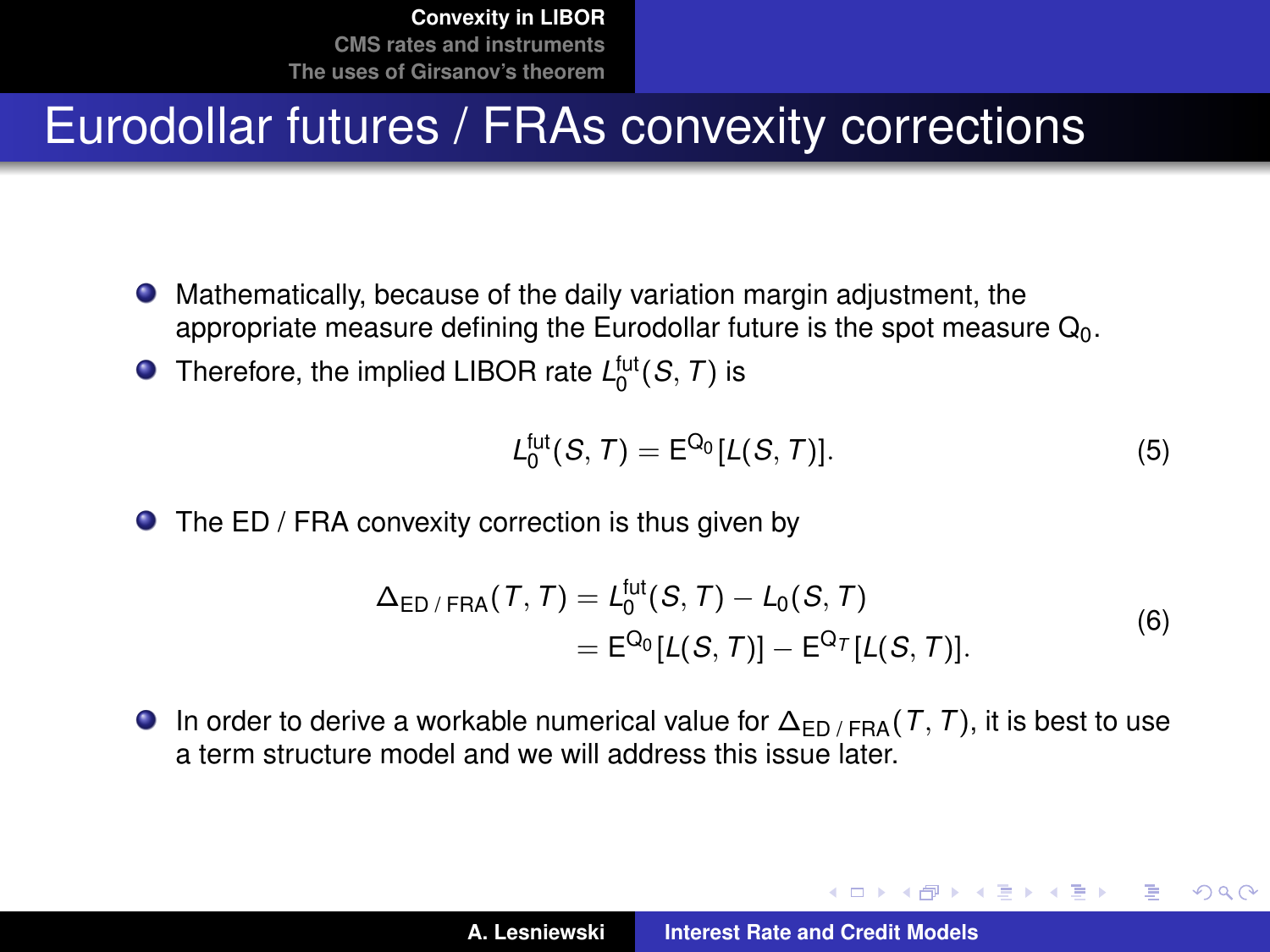### CMS swaps

- The acronym CMS stands for *constant maturity swap*, and it refers to a future fixing of a swap rate.
- For example, it may refer to the 10 year swap rate which will set 2 years from now. As we will see later in this lecture, CMS rates are different from the corresponding forward swap rates.
- CMS rates provide a convenient alternative to LIBOR as a floating index rate, as they allow market participants to express their views on the future levels of *long term rates* (for example, the 10 year swap rate).
- There are a variety of CMS based instruments actively traded in the markets. The simplest of them are CMS swaps, and CMS caps and floors.
- Other commonly traded instruments are CMS spread options. Valuation of these instruments will be the subject of the bulk of this lecture.

(ロトス個) (運) (運)

 $299$ 

<span id="page-12-0"></span>Þ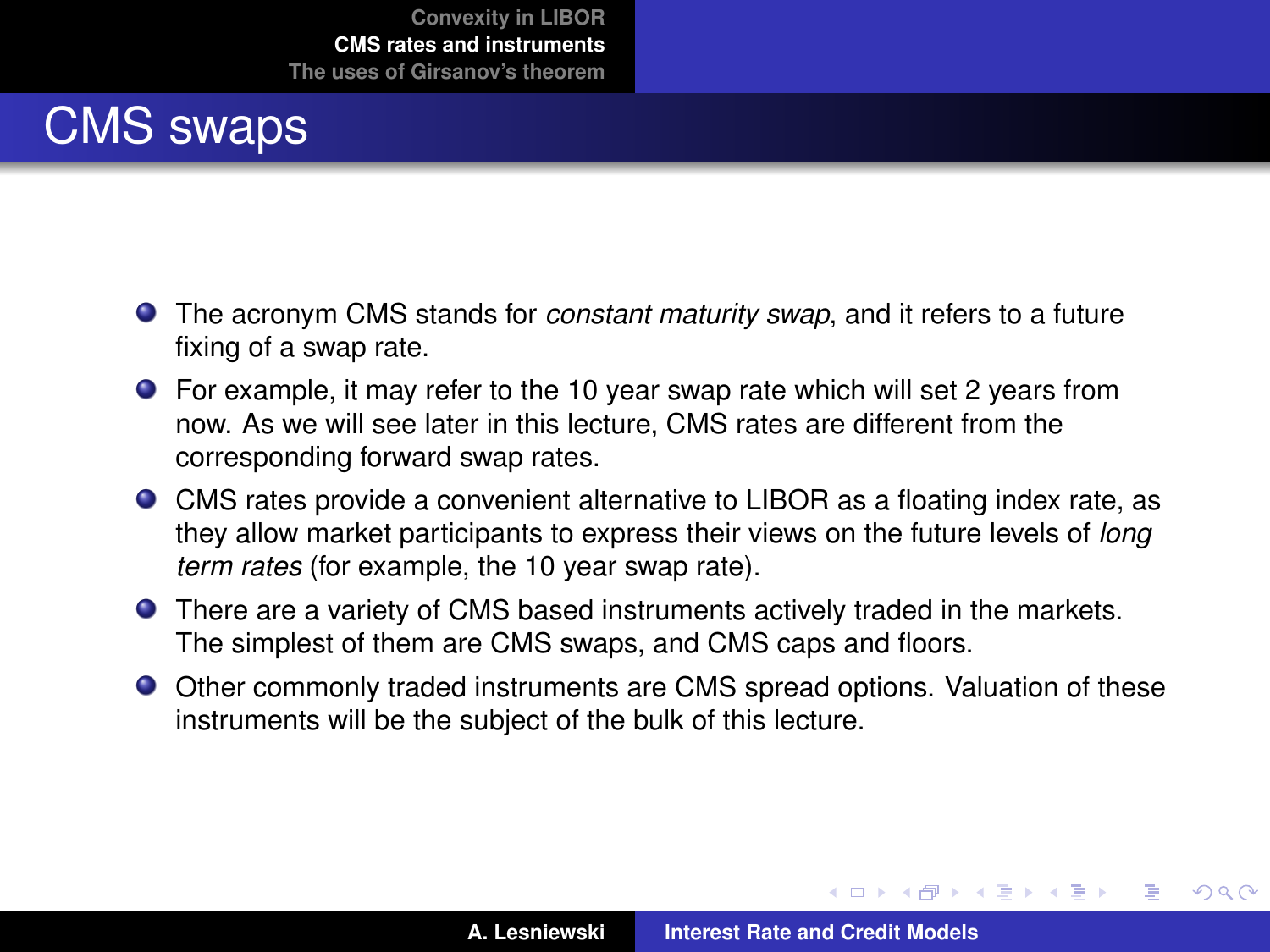#### CMS swaps

- A fixed for floating *CMS swap* is a periodic exchange of interest payments on a fixed notional principal in which the floating rate is indexed by a *reference swap rate* (say, the 10 year swap rate).
- $\bullet$  More precisely, the contract is specified as follows:
	- (i) The fixed leg pays a fixed coupon, quarterly, on the act/360 basis.
	- (ii) The floating leg pays the 10 year<sup>1</sup> swap rate which fixes two business days before the start of each accrual period.
	- (iii) The payments on the floating leg are made quarterly on the act/360 basis and are made at the end of each accrual period.

メタメ メミメメミメ

 $QQQ$ 

<sup>1</sup> Or whatever the tenor has been agreed upon.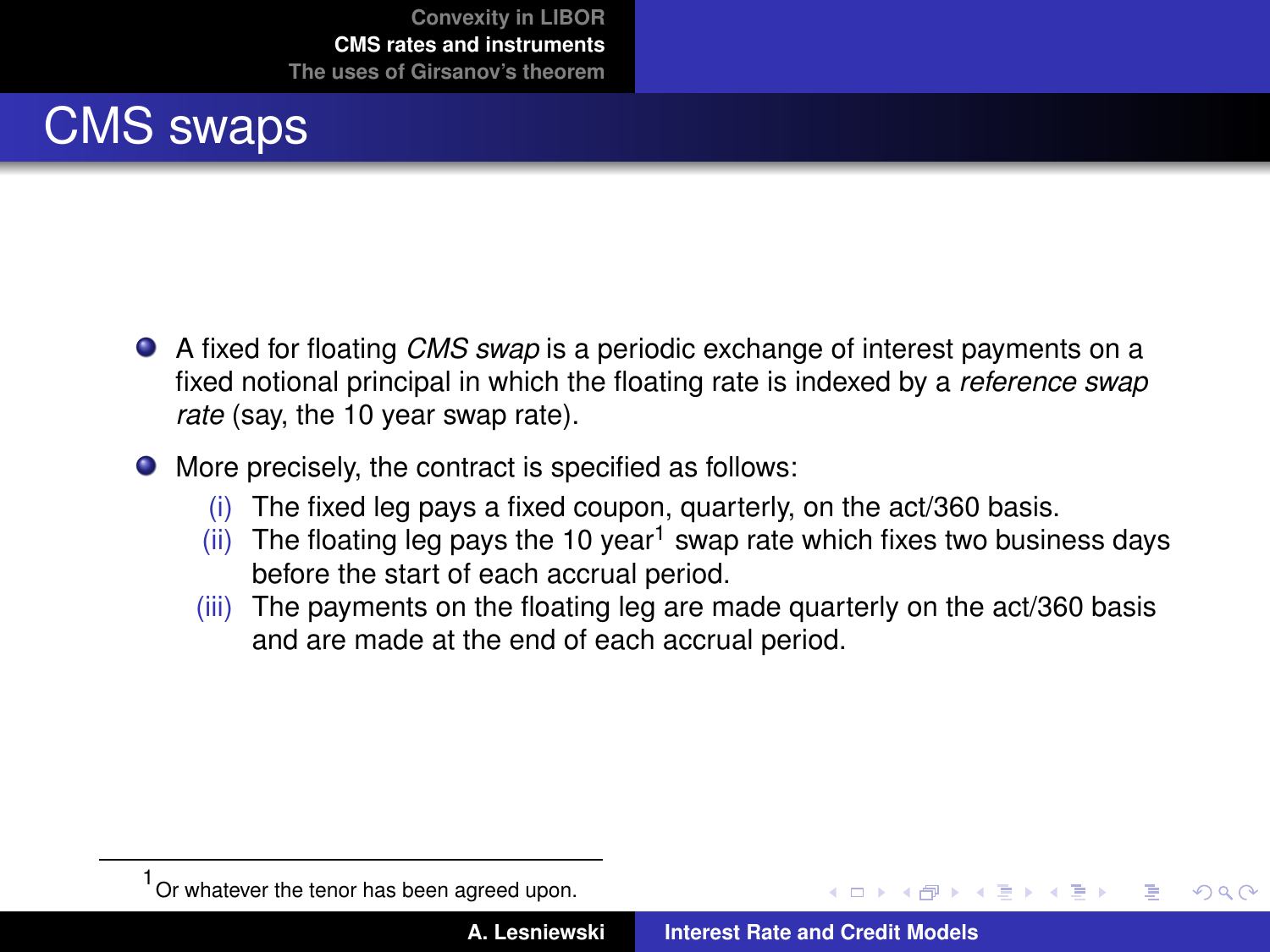#### CMS swaps

- CMS swaps are, in fact, commonly structured as *LIBOR for CMS swap*, rather than fixed for floating swaps.
- In a LIBOR for CMS swap, the fixed leg is replaced by a LIBOR leg. Namely:
	- $(i')$  The LIBOR leg pays a floating coupon equal to the LIBOR rate plus a fixed spread, quarterly, on the act/360 basis.
- CMS swaps are used by corporates or investors seeking to maintain a constant asset or liability duration of their portfolios.
- They also provide a natural vehicle for market participants who wish to take a view on the shape of the swap curve.

K ロ ▶ K 御 ▶ K 唐 ▶ K 唐 ▶ .

 $299$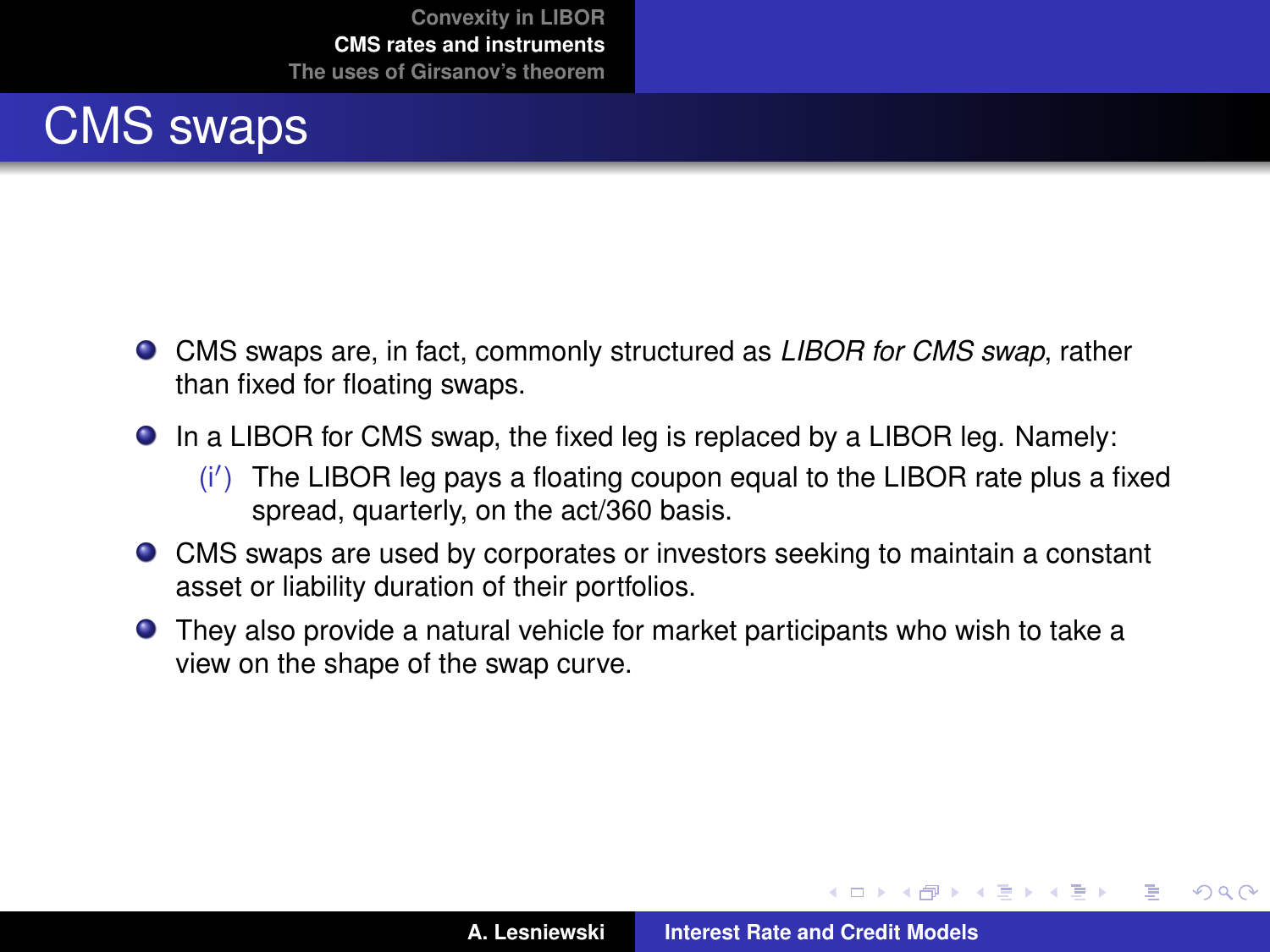### CMS caps and floors

- A *CMS cap* is a basket of calls on a swap rate of fixed tenor (say, 10 years) structured in analogy to a LIBOR cap or floor.
- For example, a 5 year cap on 10 year CMS struck at *K* is a basket of CMS caplets each of which:
	- (i) pays max(10 year CMS rate  $K$ , 0) applied to the notional principal, where the CMS rate fixes two business days before the start of each accrual period;
	- (ii) the payments are quarterly on the act/360 basis, and are made at the end of each accrual period.
- The definition of a CMS floor is analogous.

 $\left\{ \begin{array}{ccc} 1 & 0 & 0 \\ 0 & 1 & 0 \end{array} \right.$ 

 $298$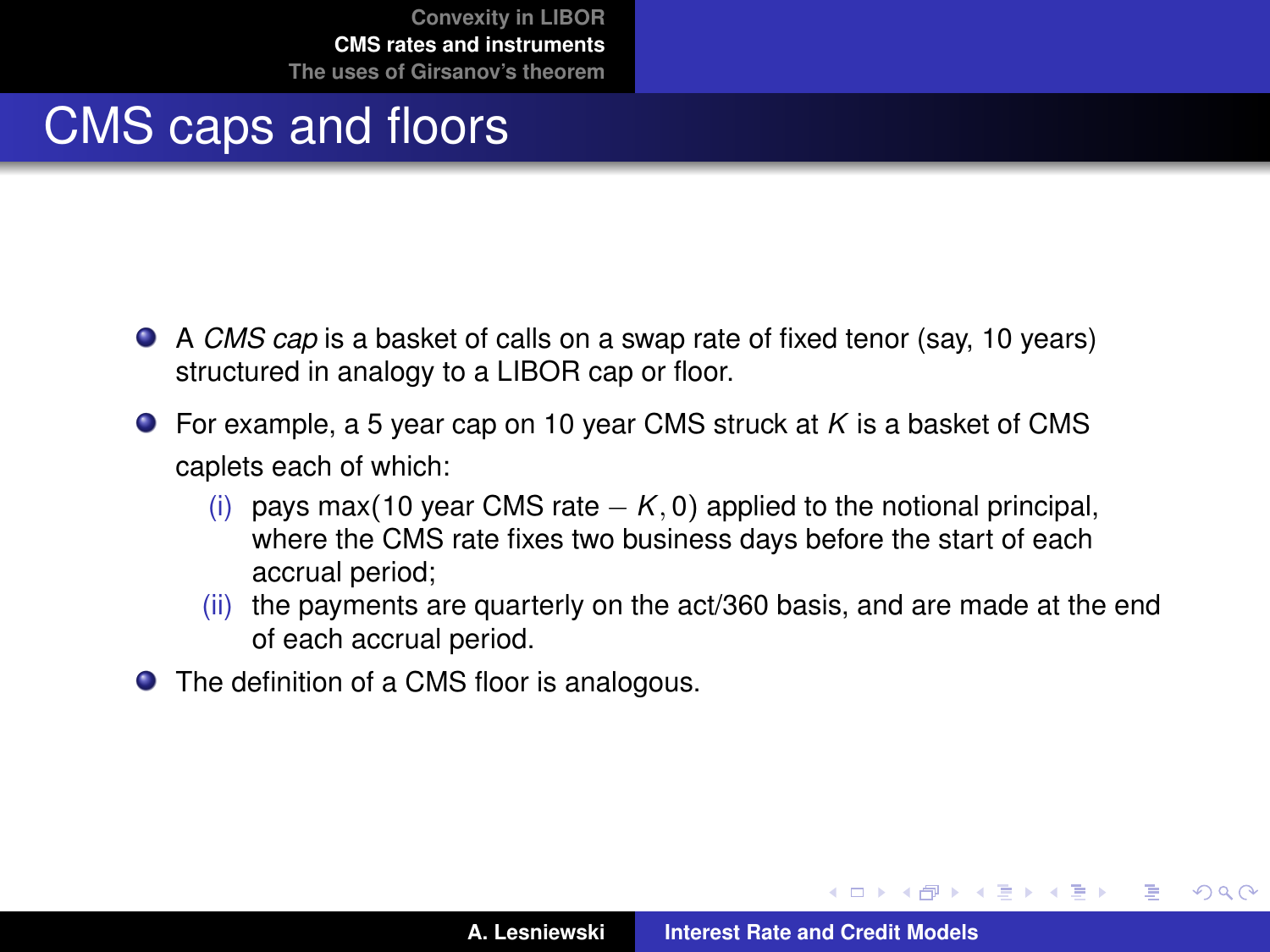#### CMS caps and floors

- CMS caps and floors are used by portfolio managers whose risk is to longer term interest rates.
- For example, mortgage servicing companies are naturally short the mortgage rate, as rallying interest rates usually lead to higher prepayments and declining volume of business.
- Since the mortgage rate is believed to be strongly correlated with the 10 year swap rate, one way to hedge this risk is to purchase low strike CMS floors.

 $QQ$ 

 $\sqrt{m}$   $\rightarrow$   $\sqrt{m}$   $\rightarrow$   $\sqrt{m}$   $\rightarrow$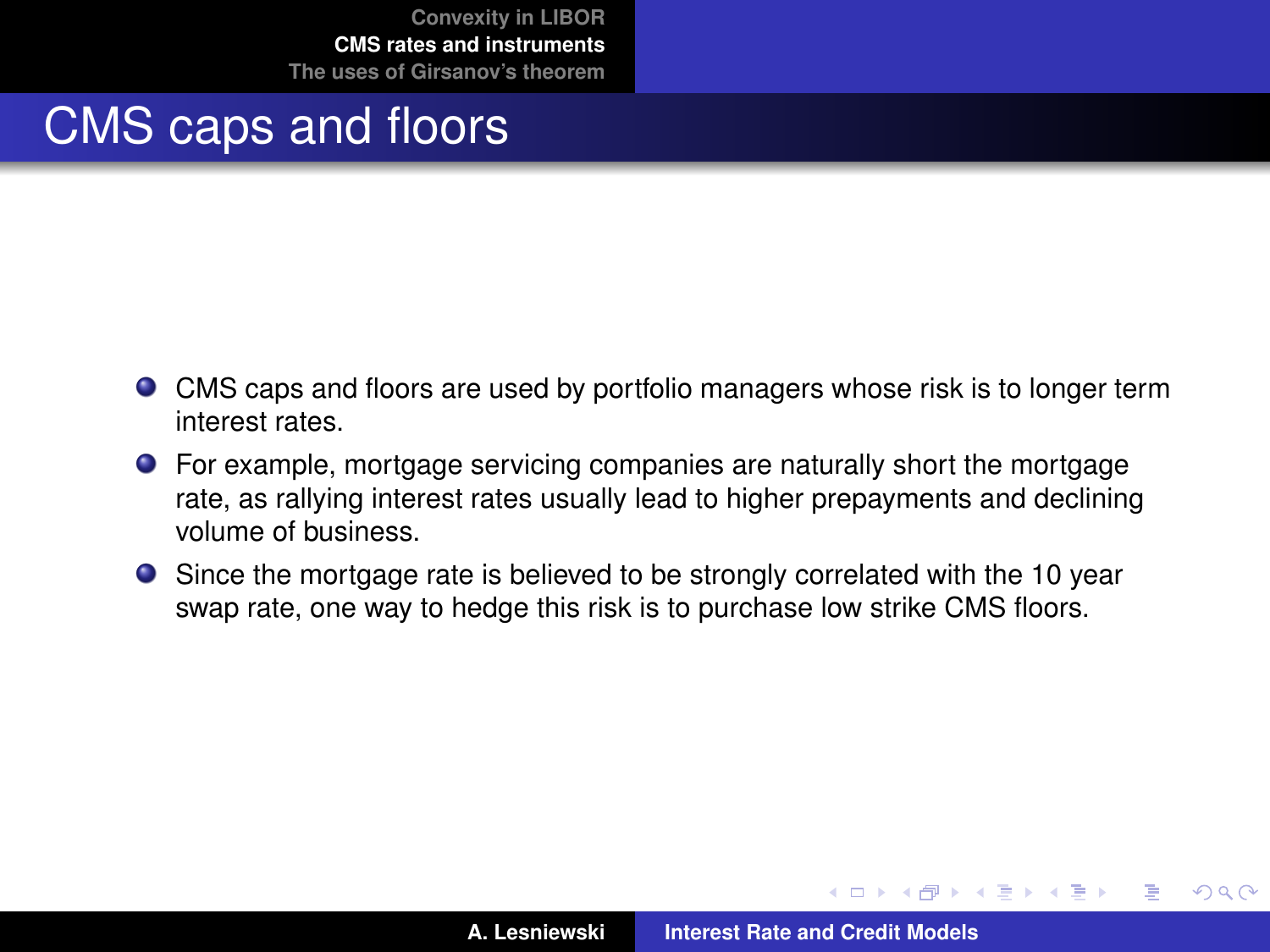### CMS spread options

- A CMS *spread option* involves two CMS rates, and it is a European call or put on the spread between these rates.
- For example, a 1 year 2Y / 10Y CMS spread call struck at *K* pays upon exercise

max(10 year CMS rate  $-$  2 year CMS rate  $K$ , 0),

applied to the notional principal, where the CMS rates fix two business days before the option expiration day.

CMS spread options provide a natural way to hedge or express the view on the future shape of the swap curve.

 $\left\{ \begin{array}{ccc} 1 & 0 & 0 \\ 0 & 1 & 0 \end{array} \right.$ 

 $299$ 

Þ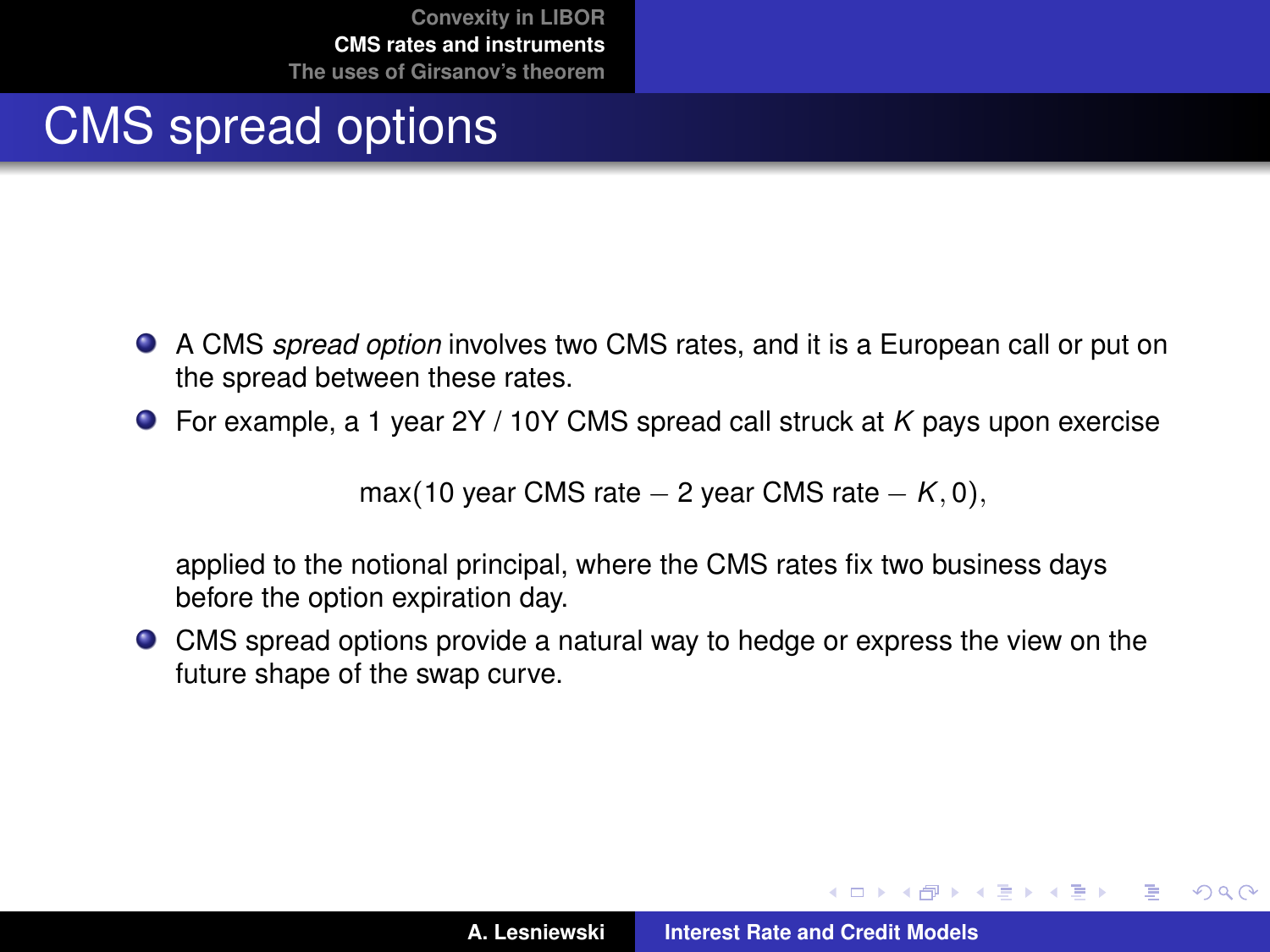## Valuation of CMS swaps and caps / floors

- Using a swap rate as the floating rate makes a transaction a bit more difficult to price than a usual LIBOR based swap.
- Let us start with a single period  $[T_0, T_0]$  CMS swap (a *swaplet*) whose fixed leg pays coupon *C*.
- Clearly, the PV of the fixed leg is

$$
Pfix = C\delta P_0(0, T_p),
$$
 (7)

K ロ ⊁ K 伊 ⊁ K 君 ⊁ K 君 ⊁ …

重  $2Q$ 

where  $\delta$  is the coverage factor for the period  $[T_0, T_0]$ .

● The PV of the floating leg of the swaplet is

$$
P^{\text{float}} = P_0(0, T_p) \delta \, \mathsf{E}^{\mathsf{Q}_{T_p}}[S(T_0, T)],\tag{8}
$$

where  $\mathsf{Q}_{\mathcal{T}_{\mathsf{p}}}$  denotes the  $\mathcal{T}_{\mathsf{p}}$ -forward martingale measure.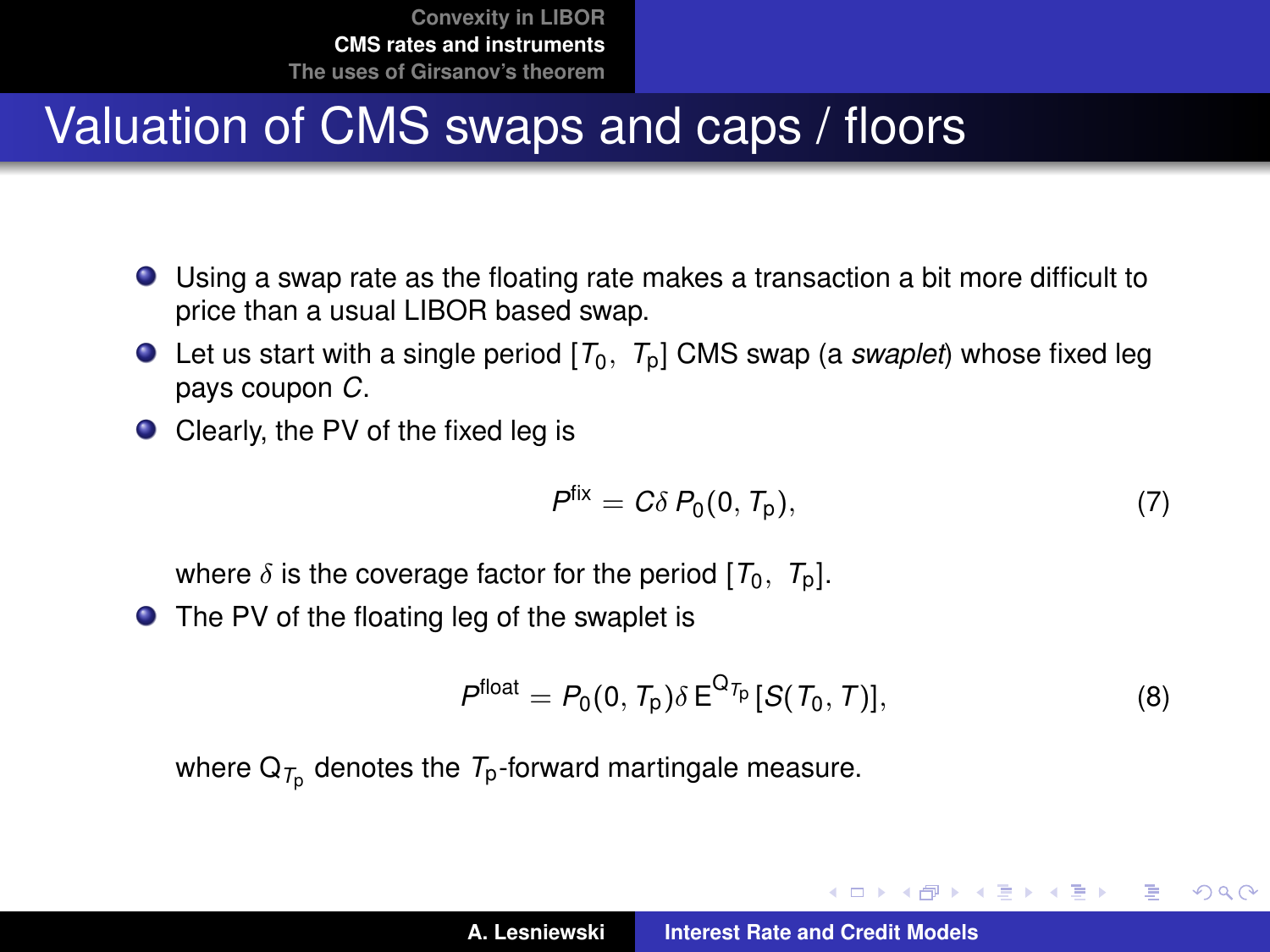## Valuation of CMS swaps and caps / floors

- Remember that  $T$  denotes the maturity of the reference swap starting on  $T_0^2$ , and not the end of the accrual period.
- As a consequence,

$$
P^{CMS \; swaplet} = P^{fix} - P^{float}
$$
  
=  $P_0(0, T_p) \delta E^{Q_{T_p}}[C - S(T_0, T)].$  (9)

The present value of a CMS swap is obtained by summing up the contributions from all constituent swaplets.

イロメ イ部メ イヨメ イヨメー

重

 $299$ 

 $^2$ Say, the 10 year anniversary of  $T_0$ .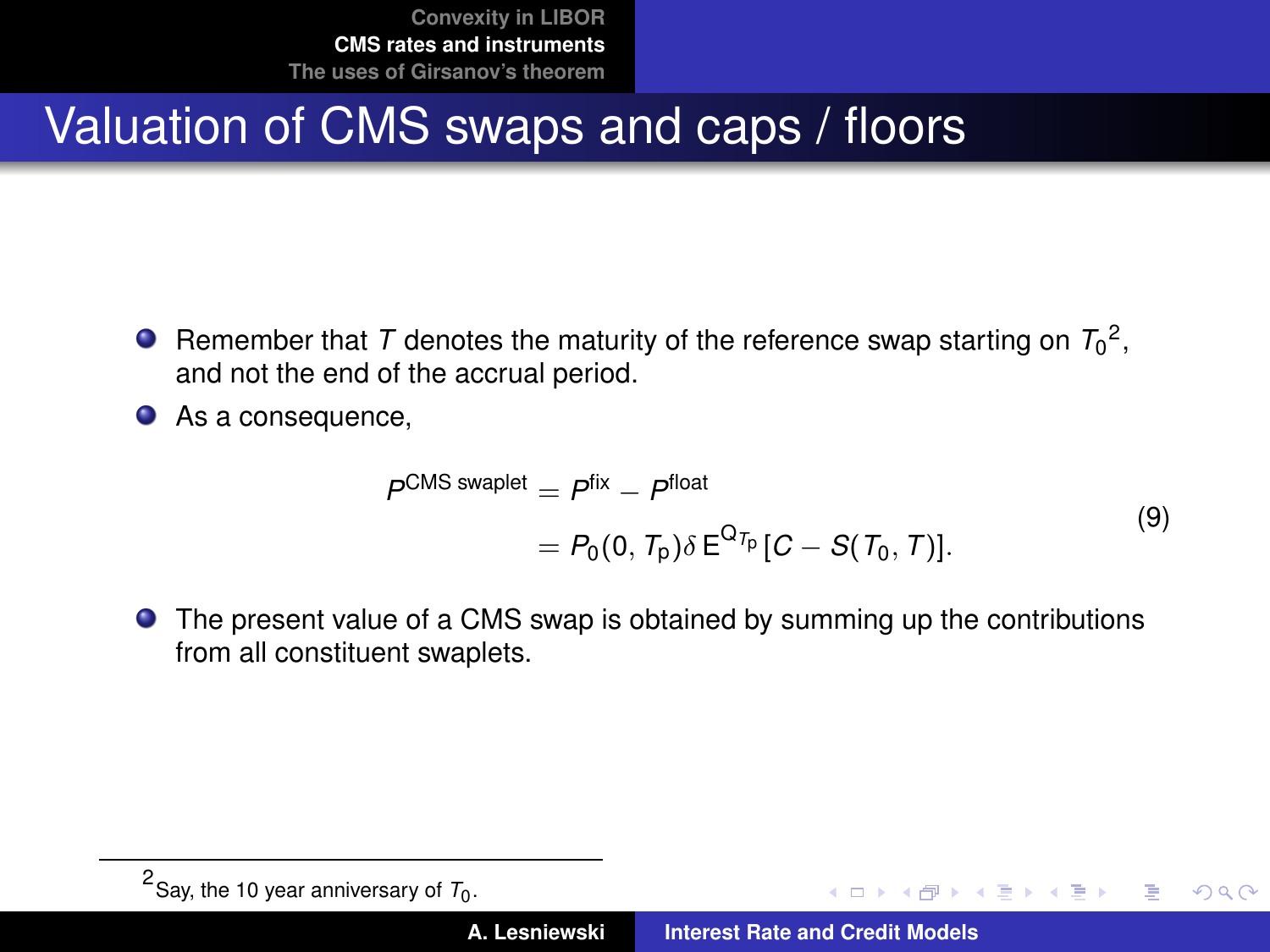#### Valuation of CMS swaps and caps / floors

The valuation of CMS caplets and floorlets is similar:

$$
P^{CMS\ caplet} = P_0(0, T_p) \delta E^{Q_{T_p}}[\max(S(T_0, T) - K, 0)], \qquad (10)
$$

and

$$
P^{CMS\ floorlet} = P_0(0, T_p) \delta E^{Q_{T_p}}[max(K - S(T_0, T), 0)]. \qquad (11)
$$

Not surprisingly, this implies a put / call parity relation for CMS: The PV of a CMS floorlet struck at *K* less the present value of a CMS caplet struck at the same *K* is equal to the present value of a CMS swaplet paying *K*.

イロメ イ部メ イヨメ イヨメー

Þ  $2Q$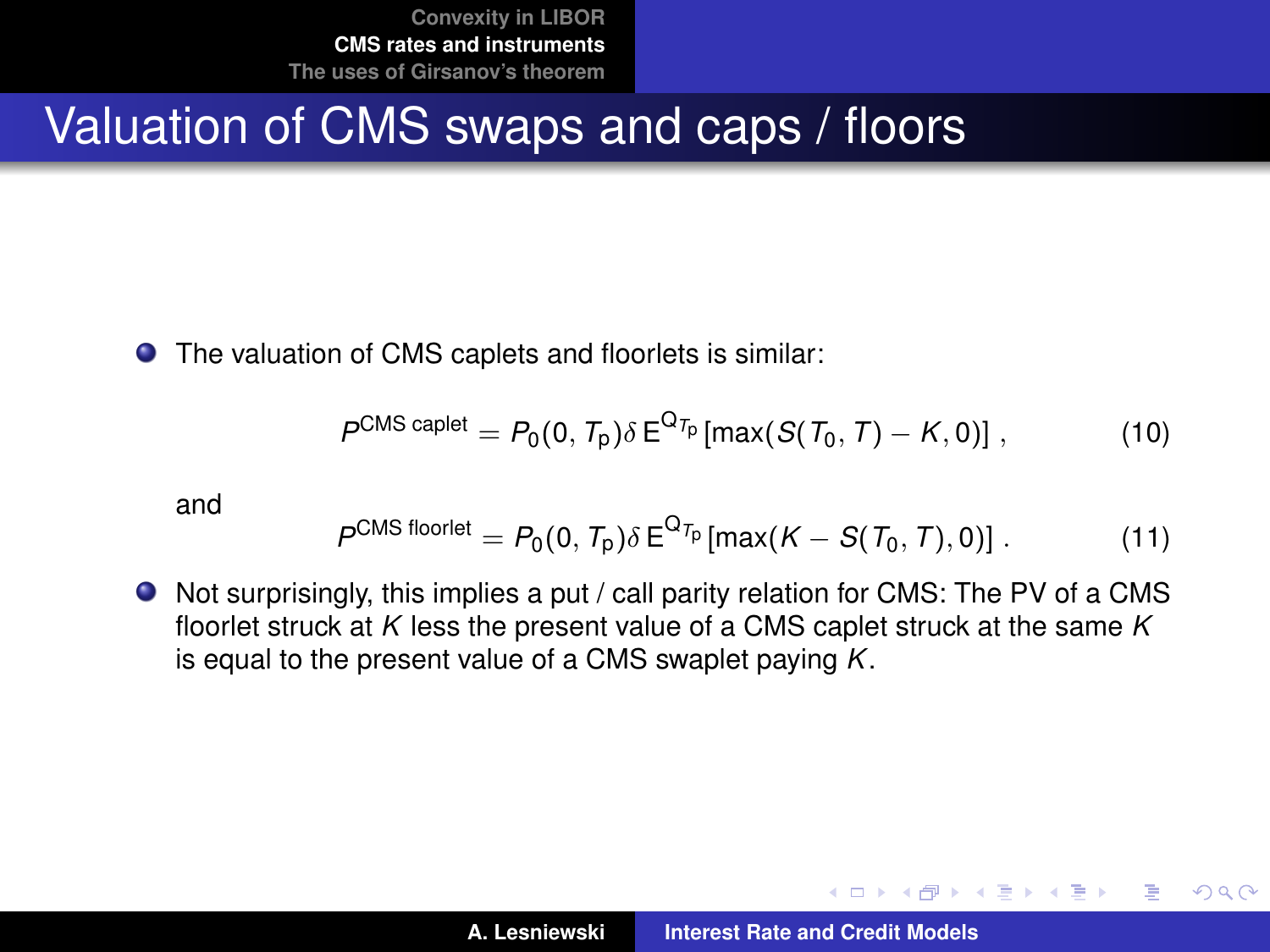## Valuation of CMS swaps and caps / floors

Let  $C(T_0, T | T_\text{p})$  denote the break even CMS rate, given by

<span id="page-21-0"></span>
$$
C(T_0, T | T_p) = E^{Q_{T_p}}[S(T_0, T)].
$$
\n(12)

(ロトス個) (運) (運)

<span id="page-21-1"></span> $QQQ$ 

The notation is a bit involved, so let us be very specific.

- $(i)$   $T_0$  denotes the start date of the reference swap (say, 1 year from now). This will also be the start of the accrual period of the swaplet.
- (ii) *T* denotes the maturity date of the reference swap (say, 10 years from  $T_0$ ).
- (iii)  $T<sub>p</sub>$  denotes the payment day on the swaplet (say, 3 months from  $T<sub>0</sub>$ ). This will also be the end of the accrual period of the swaplet.
- For the sake of completeness we should mention that one more date plays a role, namely the date on which the swap rate is fixed. This is usually two days before the start date, and we shall neglect its impact.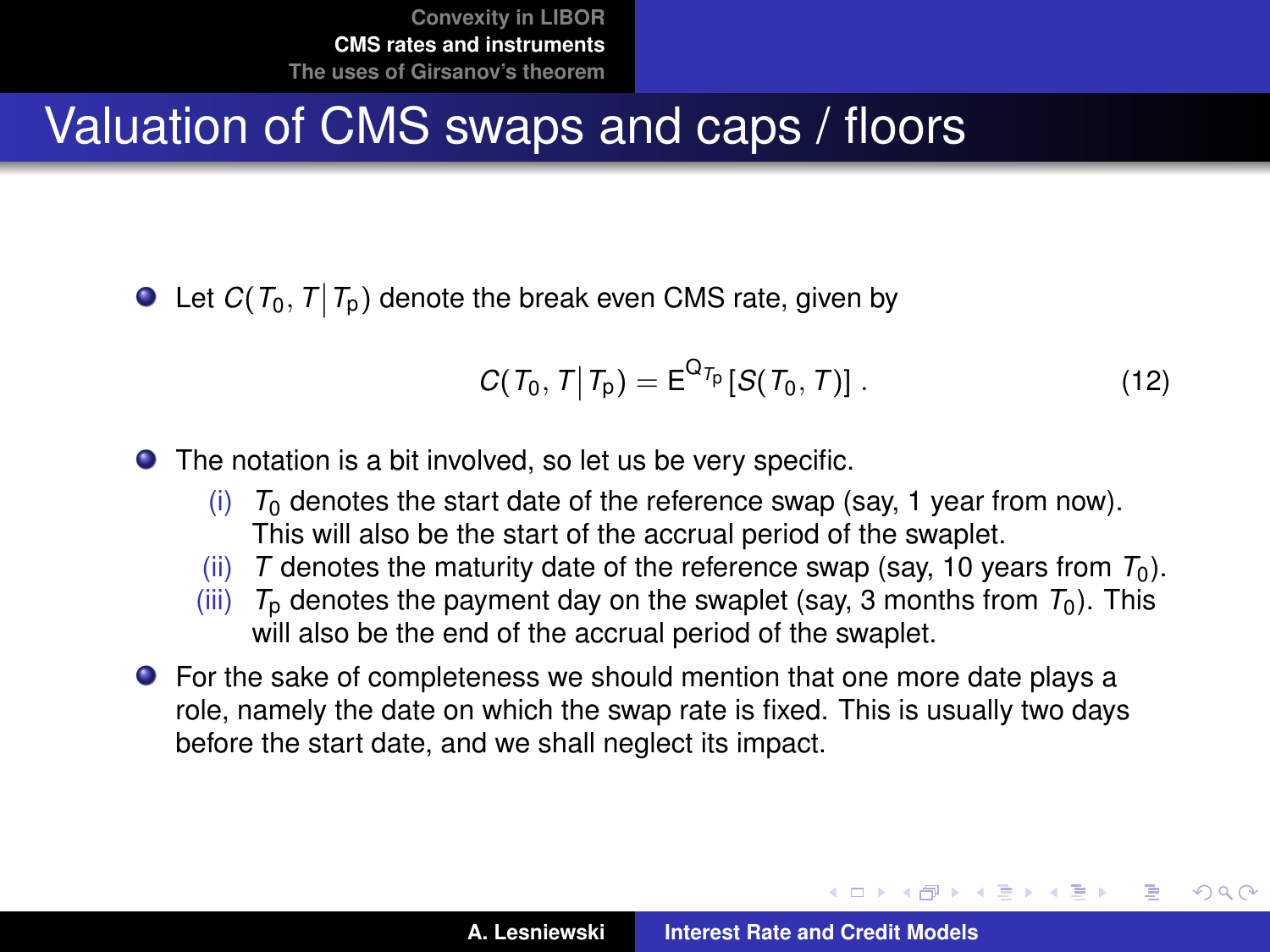# CMS rate

- The CMS rate is not a very intuitive concept! In this section we will express it in terms of more familiar quantities.
- $\bullet$  Let  $A(t, T_{val}, T_0, T)$  denote the forward annuity function defined in Lecture Notes #4.
- **•** For simplicity of notation, below we use the following abbreviations:

$$
A_0(T_0, T) = A(0, 0, T_0, T),
$$
  
\n
$$
A_0(T_{val}, T_0, T) = A(0, T_{val}, T_0, T),
$$
  
\n
$$
A(T_0, T) = A(t, t, T_0, T).
$$

- Let  $C(T_0, T | T_p)$  denote the CMS rate given by [\(12\)](#page-21-0).
- Our goal is to write [\(12\)](#page-21-0) in a more intuitive form.

イロメ イ部メ イヨメ イヨメー

<span id="page-22-0"></span> $299$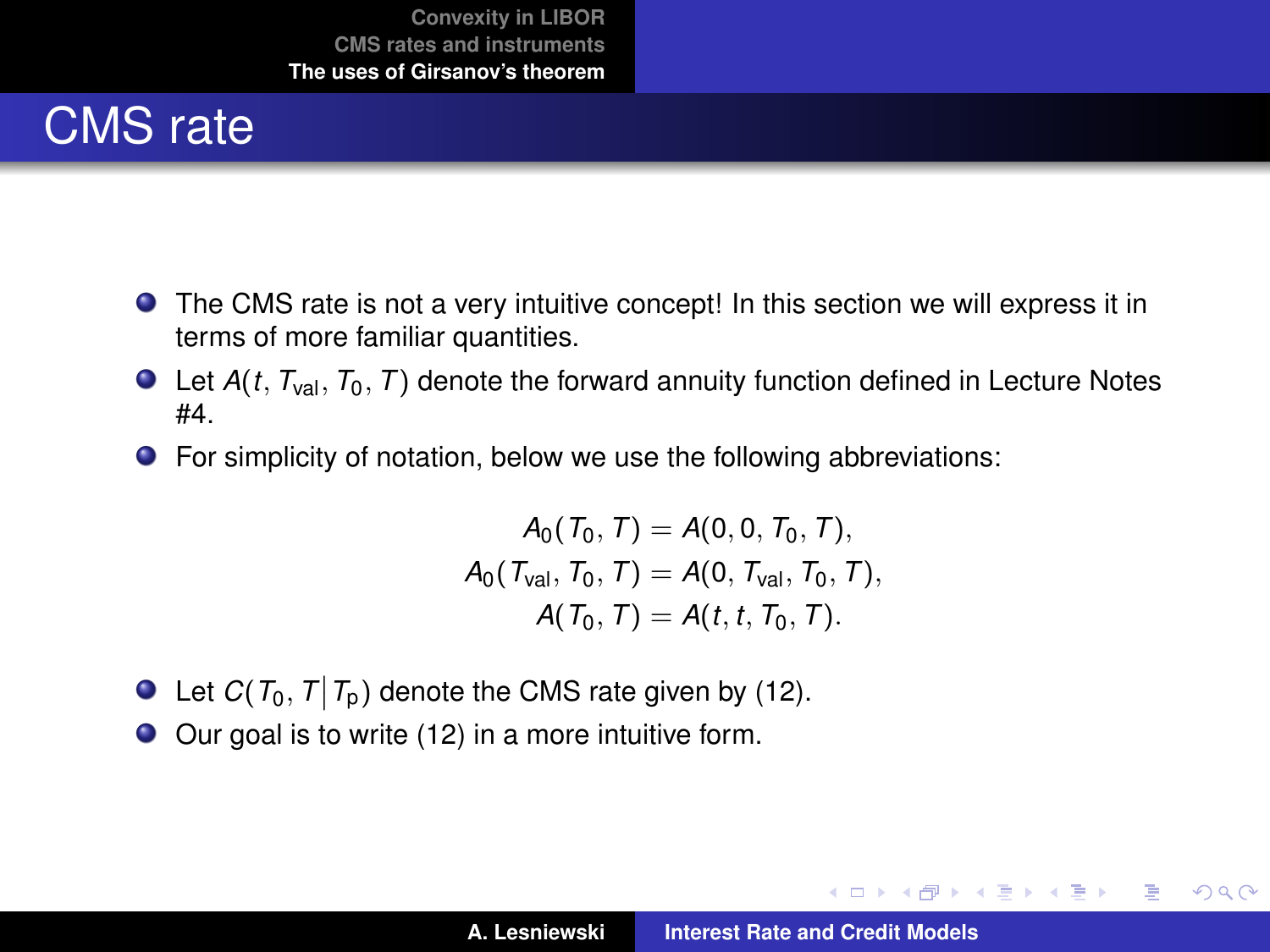# CMS rate

First, we apply Girsanov's theorem in order to change from the measure  $\mathsf{Q}_{\mathcal{T}_{\mathrm{p}}}$  to the measure Q associated with the annuity starting at  $T_0$ :

$$
P_0(0, T_p) E^{Q_{T_p}}[S(T_0, T)] = A_0(T_0, T) E^{Q} \Big[ \frac{S(T_0, T) P(T_0, T_p)}{A(T_0, T)} \Big].
$$

● As a consequence,

$$
C(T_0, T | T_p) = E^{Q_{T_p}}[S(T_0, T)]
$$
  
= 
$$
E^{Q}[S(T_0, T) \frac{A_0(T_0, T_0, T)}{A(T_0, T)} \frac{P(T_0, T_p)}{P_0(T_0, T_p)}].
$$
 (13)

This formula looks awfully complicated! However, it has the advantage of being expressed in terms of the "natural" martingale measure.

イロメ イ部メ イヨメ イヨメー

<span id="page-23-0"></span> $299$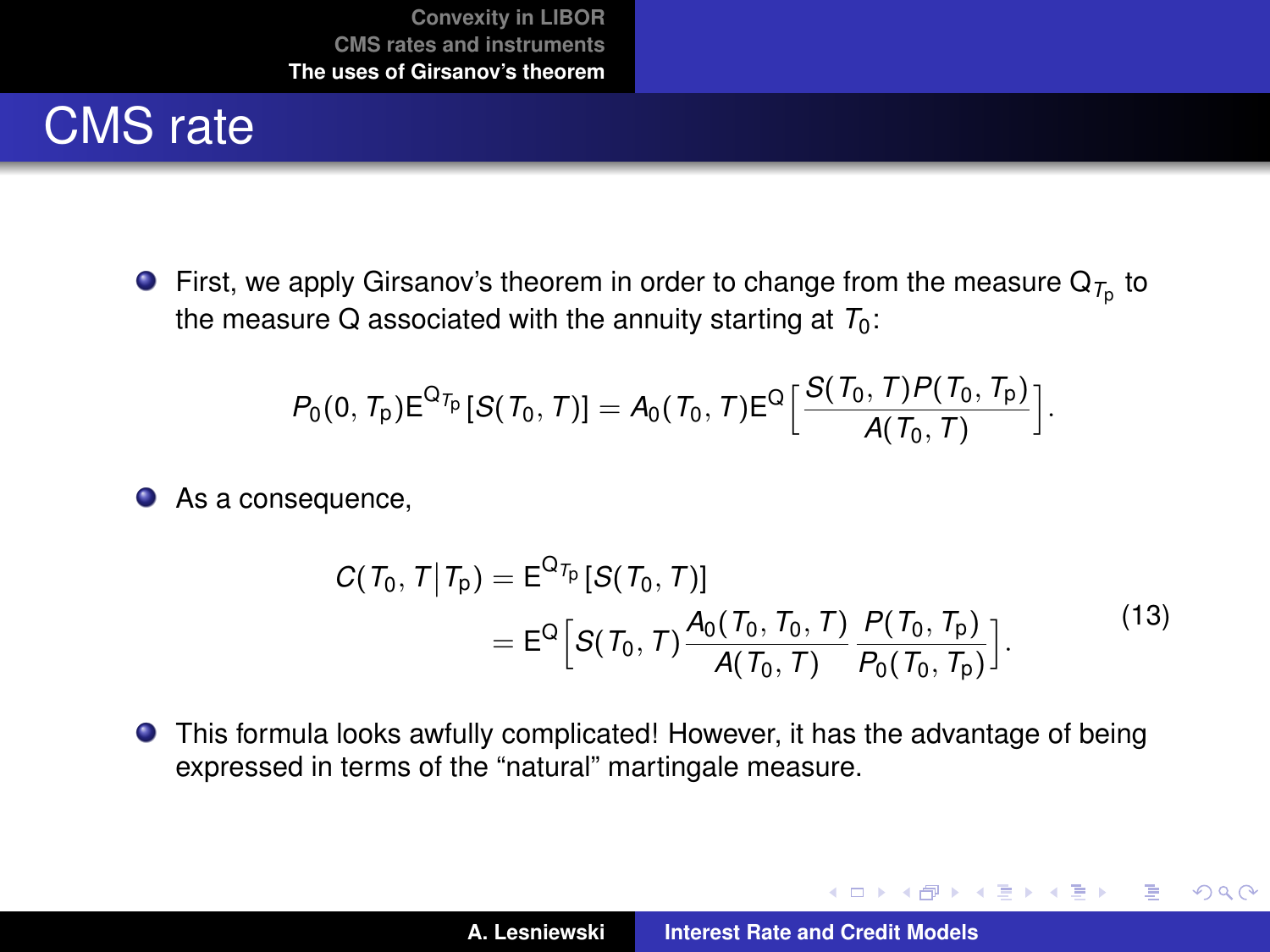

 $\bullet$  In order to interpret it, we write

$$
\frac{A_0(T_0, T_0, T)}{A(T_0, T)} \frac{P(T_0, T_p)}{P_0(T_0, T_p)} = 1 + \Big(\frac{A_0(T_0, T_0, T)}{A(T_0, T)} \frac{P(T_0, T_p)}{P_0(T_0, T_p)} - 1\Big).
$$

Notice that, by the martingale property of the annuity measure,

$$
\mathsf{E}^{\mathsf{Q}}[ \mathcal{S}(\mathit{T}_0,\mathit{T}) ] = \mathcal{S}_0(\mathit{T}_0,\mathit{T}),
$$

the current value of the forward swap rate!

(ロトス個) (運) (運)

 $299$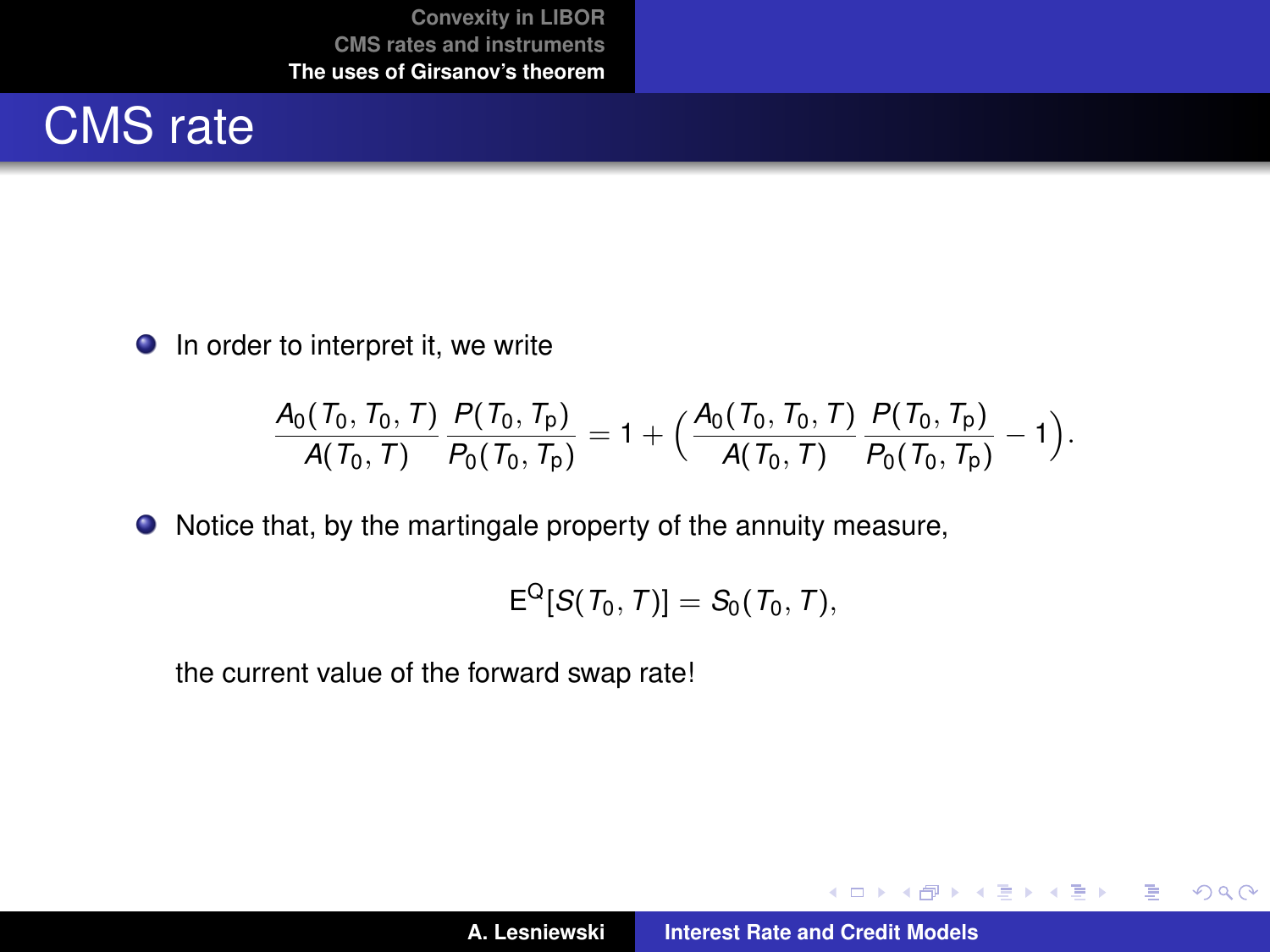# CMS rate

#### **As a result.**

$$
C(T_0, T | T_p) = S_0(T_0, T) + E^{\mathbb{Q}} \Big[ S(T_0, T) \Big( \frac{A_0(T_0, T_0, T)}{A(T_0, T)} \frac{P(T_0, T_p)}{P_0(T_0, T_p)} - 1 \Big) \Big]
$$
  
= S\_0(T\_0, T) + \Delta(T\_0, T | T\_p),

where  $\Delta(T_0, T | T_p)$  denotes the *CMS convexity correction*, i.e. the difference between the forward swap rate and the CMS rate.

- We will argue that the CMS convexity correction can be attributed to two factors:
	- (i) Intrinsics of the dynamics of the swap rate which we shall, somewhat misleadingly, delegate to the correlation effects between LIBOR and swap rate.
	- (ii) Payment day delay.

(ロトス個) (運) (運)

 $299$ 

Þ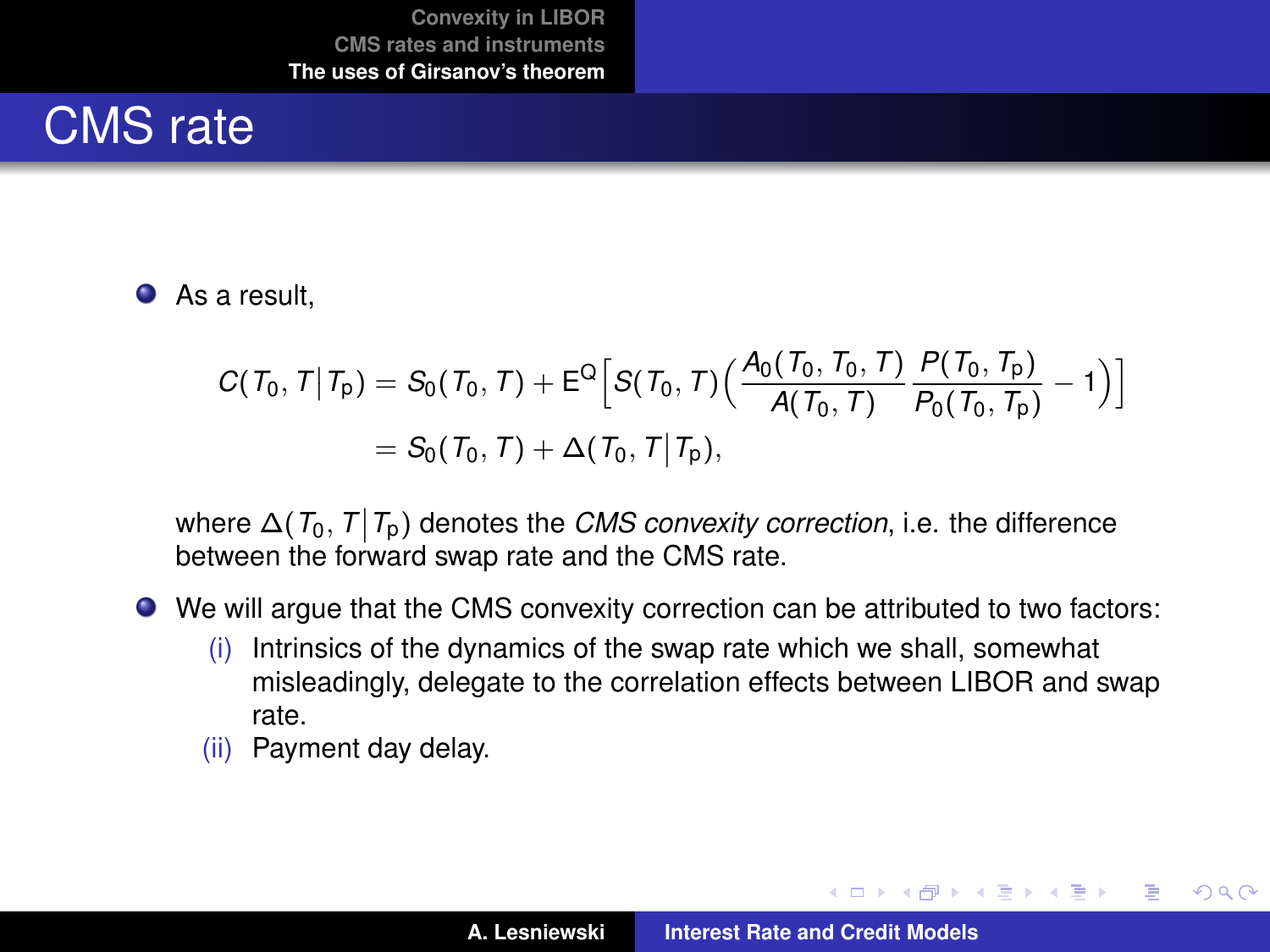# CMS rate

● Correspondingly, we have the decomposition:

$$
\Delta(\mathcal{T}_0, \mathcal{T} | \mathcal{T}_p) = \Delta_{\text{corr}}(\mathcal{T}_0, \mathcal{T} | \mathcal{T}_p) + \Delta_{\text{delay}}(\mathcal{T}_0, \mathcal{T} | \mathcal{T}_p).
$$
(14)

 $\bullet$  In order to see it, we substitute the identity

$$
\frac{A_0(T_0, T_0, T)}{A(T_0, T)} \frac{P(T_0, T_p)}{P_0(T_0, T_p)} - 1 \n= \Big(\frac{A_0(T_0, T_0, T)}{A(T_0, T)} - 1\Big) + \frac{A_0(T_0, T_0, T)}{A(T_0, T)} \Big(\frac{P(T_0, T_p)}{P_0(T_0, T_p)} - 1\Big).
$$

into the representation [\(13\)](#page-23-0) of the CMS convexity correction.

イロメ イ部メ イヨメ イヨメー

 $299$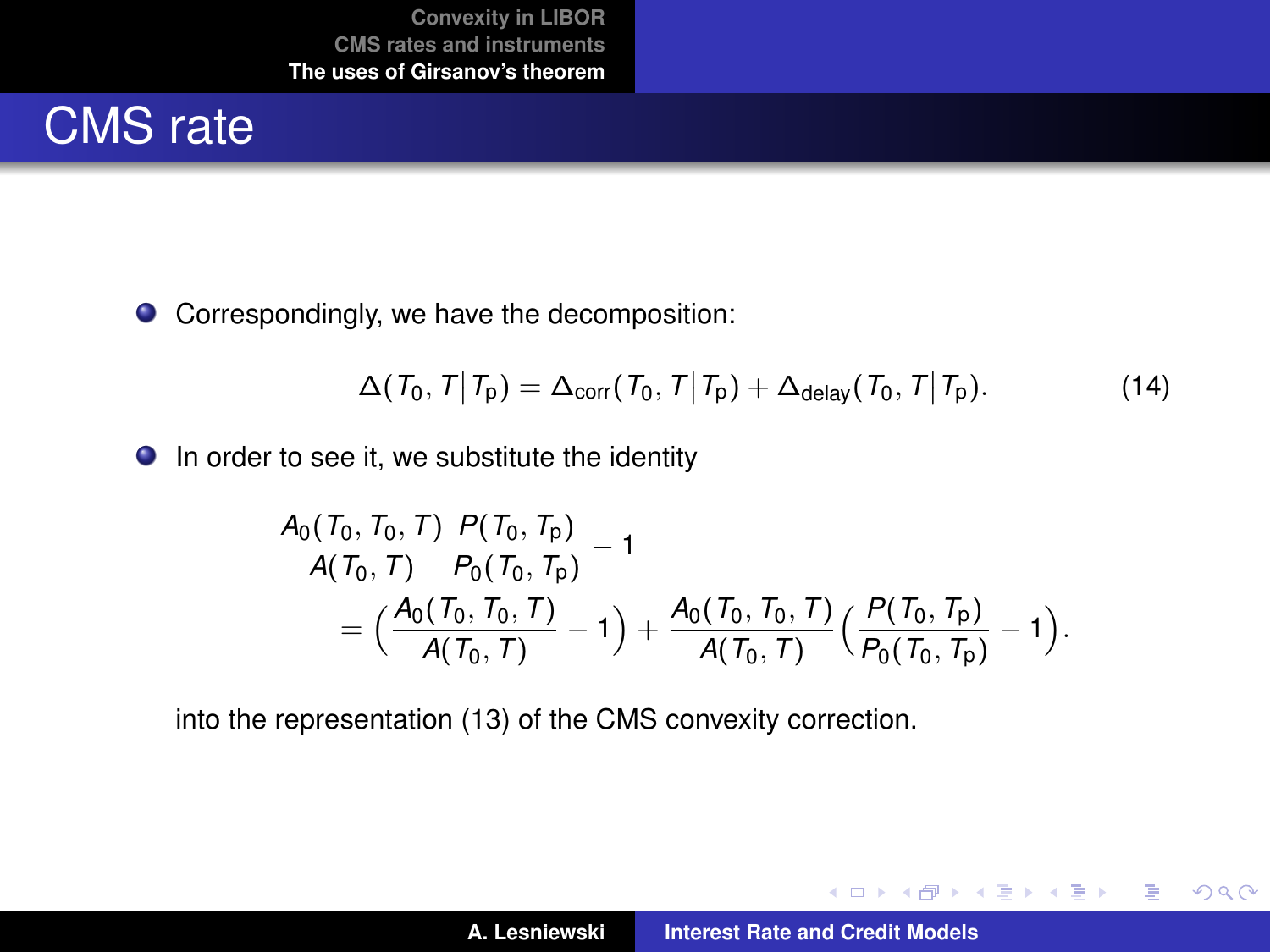## CMS rate

**O** This yields the expressions

$$
\Delta_{\text{corr}}(\mathcal{T}_0, \mathcal{T}) = \mathsf{E}^{\mathsf{Q}}\Big[\mathcal{S}(\mathcal{T}_0, \mathcal{T})\Big(\frac{\mathcal{A}_0(\mathcal{T}_0, \mathcal{T}_0, \mathcal{T})}{\mathcal{A}(\mathcal{T}_0, \mathcal{T})}-1\Big)\Big],\tag{15}
$$

and

$$
\Delta_{\text{delay}}(T_0, T | T_p) = E^{\text{Q}} \Big[ S(T_0, T) \frac{A_0(T_0, T_0, T)}{A(T_0, T)} \Big( \frac{P(T_0, T_p)}{P_0(T_0, T_p)} - 1 \Big) \Big]. \tag{16}
$$

Note that  $\Delta_{\text{delay}}(T_0, T | T_p)$  is zero, if the CMS rate is paid at the beginning of the accrual period.

イロメ イ部メ イヨメ イヨメー

 $299$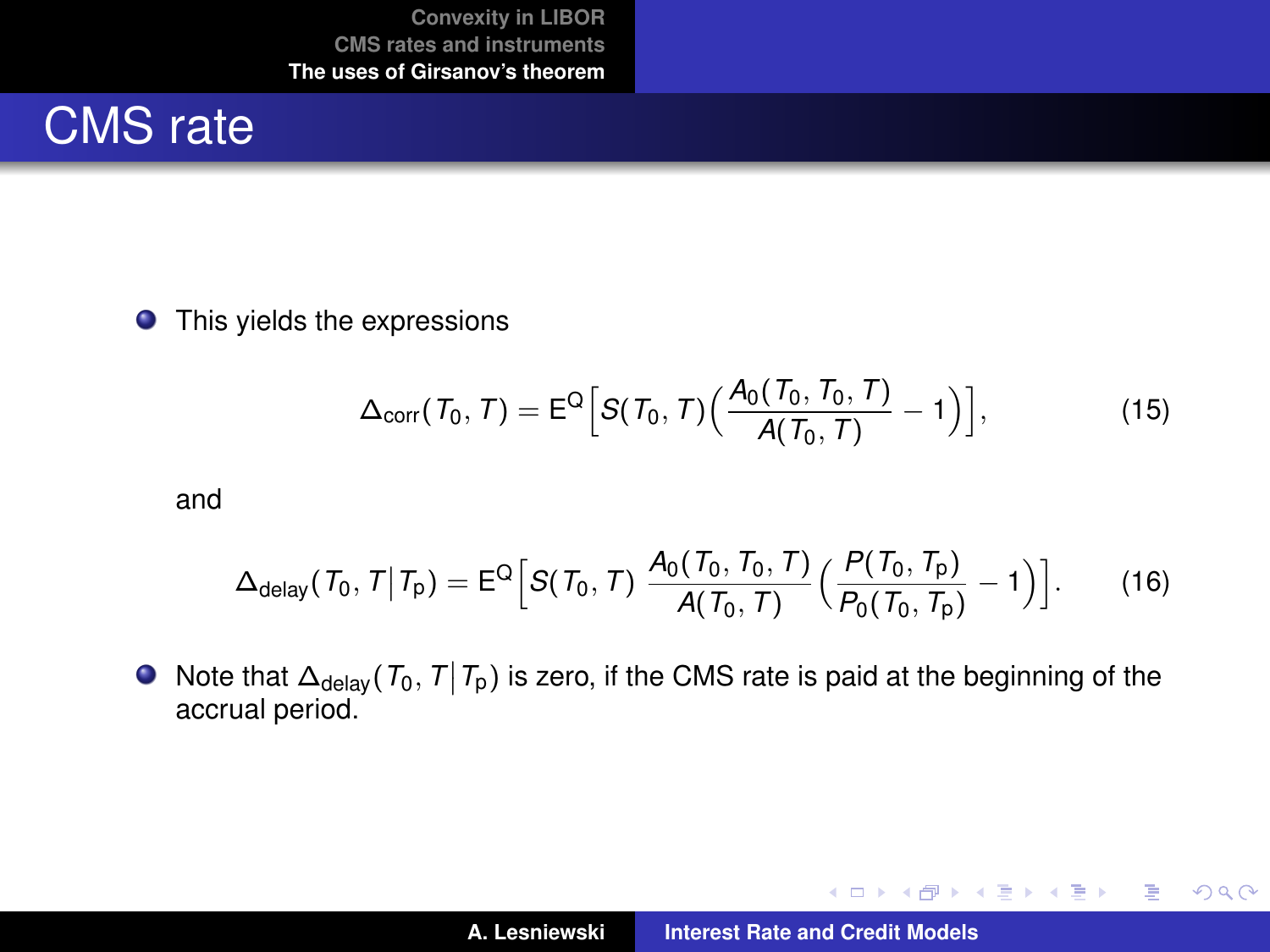## Calculating the CMS convexity correction

- **•** The formulas for the CMS convexity adjustments derived above are model independent, and one has to make choices in order to produce accurate values.
- The issue of accurate calculation of the CMS corrections is of great practical importance and has been the subject of intensive research.
- The difficulty lies, of course, in our ignorance about the details of the martingale measure *Q*.

 $\left\{ \begin{array}{ccc} 1 & 0 & 0 \\ 0 & 1 & 0 \end{array} \right.$ 

 $299$ 

Þ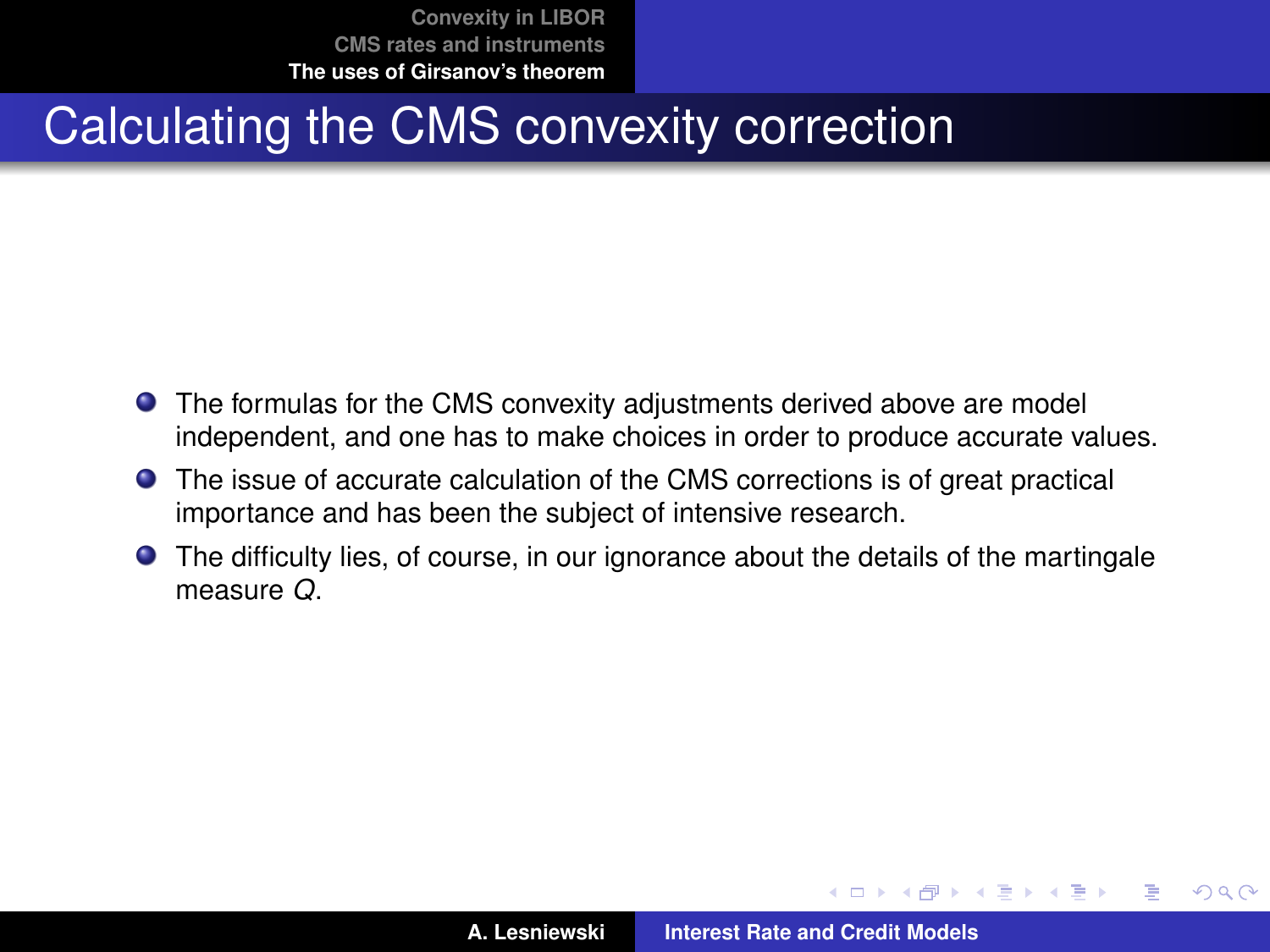# Calculating the CMS convexity correction

- Among the proposed approaches we list the following three methods.
- *Black model style calculation*. This method is based on the assumption that the forward swap rate follows a lognormal process.
- *Replication method*. This method attempts to replicate the payoff of a CMS structure by means of European swaptions of various strikes, regardless of the nature of the underlying process.
- The replication method allows us to take the volatility smile effects into account by, say, using the SABR model.
- Monte Carlo simulation in conjunction with a term structure model<sup>3</sup>. This method is the most consistent of the three approaches, but it is somewhat slow and, additionally, its success depends on the accuracy of the term structure model.

<sup>3</sup>We shall discuss term structure models in the following lectures.  $\rightarrow$   $\Rightarrow$   $\rightarrow$  $QQ$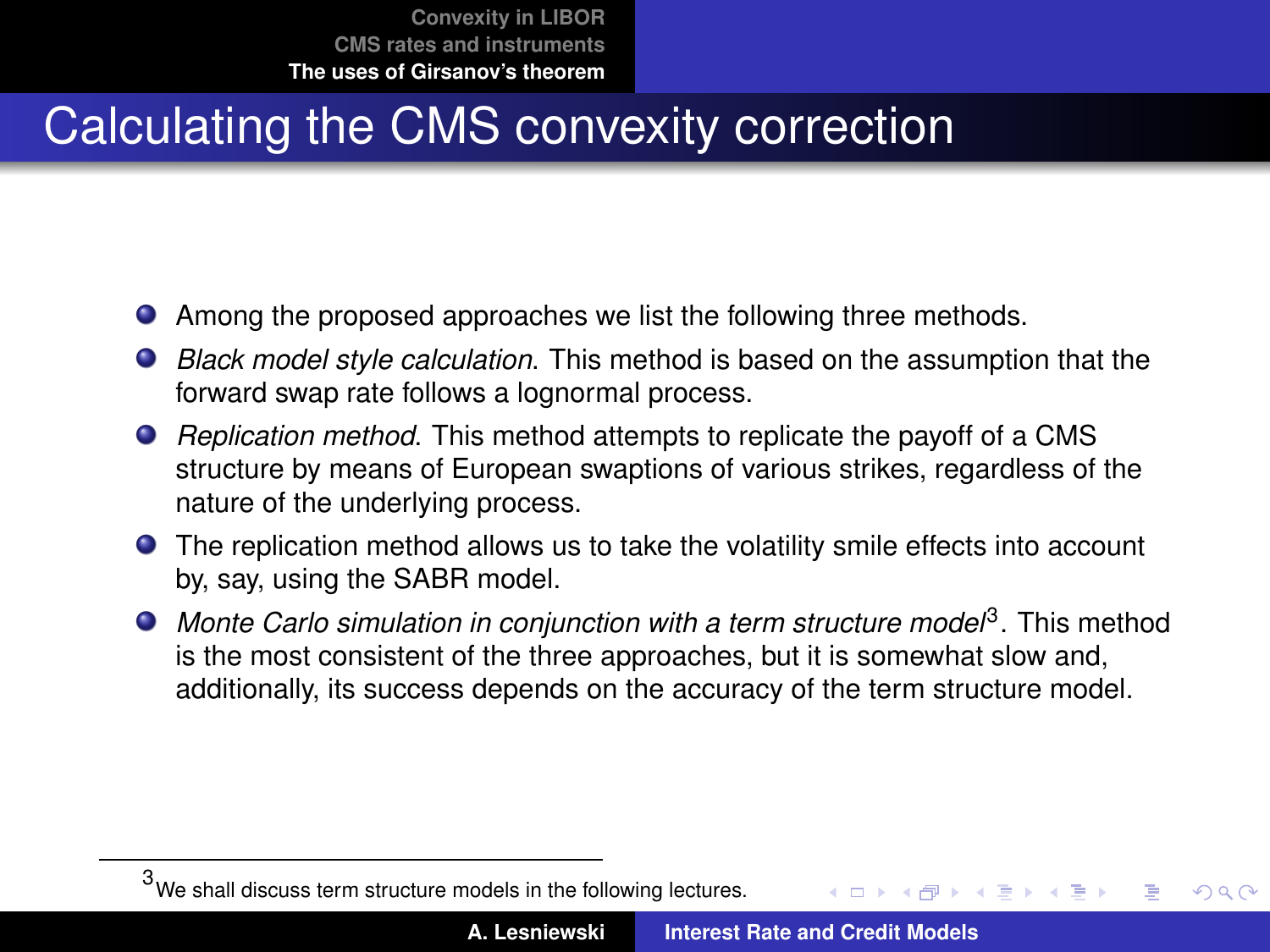# Calculating the CMS convexity correction

- We explain the first two methods as they lead to closed form results. The replication method is widely used in the industry.
- For tractability, both these methods require additional approximations.
- We assume that all day count fractions are equal to 1/*f*, where *f* is the frequency of payments on the reference swap (typically,  $f = 2$ ).
- Furthermore, we assume that all discounting is in terms of a single swap rate, namely the rate  $S(t, T_0, T)$ .
- **O** In order to simplify the notation, we set  $S(t) = S(t, T_0, T)$ ,  $A(t) = A(t, T_0, T)$ , etc.

(ロ) (個) (量) (量)

÷.

<span id="page-30-0"></span> $298$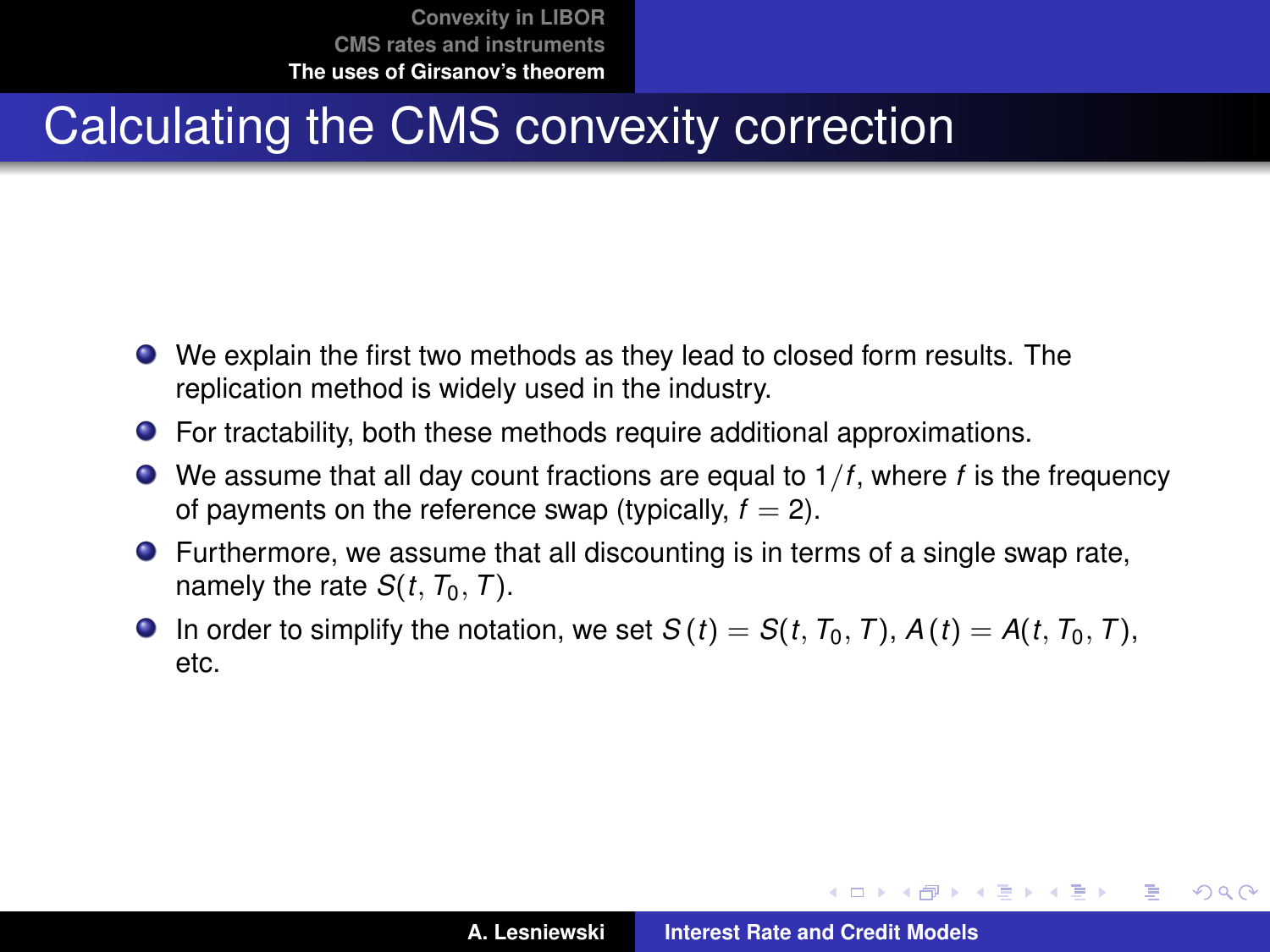#### Calculating the CMS convexity correction

Within these approximations, the annuity function is given by  $4$  $\bullet$ 

$$
A(t) = \frac{1}{f} \sum_{j=1}^{n} \frac{1}{(1 + S(t)/f)^{j}}
$$
  
= 
$$
\frac{1}{S(t)} \left(1 - \frac{1}{(1 + S(t)/f)^{n}}\right).
$$
 (17)

● Similarly, the discount factor from the start date to the payment date is

<span id="page-31-2"></span><span id="page-31-1"></span>
$$
P(t) = \frac{1}{1 + S(t) / t_{\text{CMS}}}
$$
  
\n
$$
\approx \frac{1}{(1 + S(t) / t)^{t / t_{\text{CMS}}}},
$$
\n(18)

<span id="page-31-0"></span> $QQ$ 

where  $f_{\text{CMS}}$  is the frequency of payments on the CMS swap (typically  $f_{\text{CMS}} = 4$ ).

<sup>4</sup> Incidentally, this way of calculating the annuity function of a swap is ado[pted](#page-30-0) i[n s](#page-32-0)[o](#page-30-0)[me](#page-31-0) [ma](#page-32-0)[rk](#page-21-1)[et](#page-22-0)[s in](#page-49-0) [th](#page-21-1)[e](#page-22-0) [con](#page-49-0)[text](#page-0-0) [of](#page-49-0) *cash settled swaptions*. **イロト (何) (日) (日)** ÷.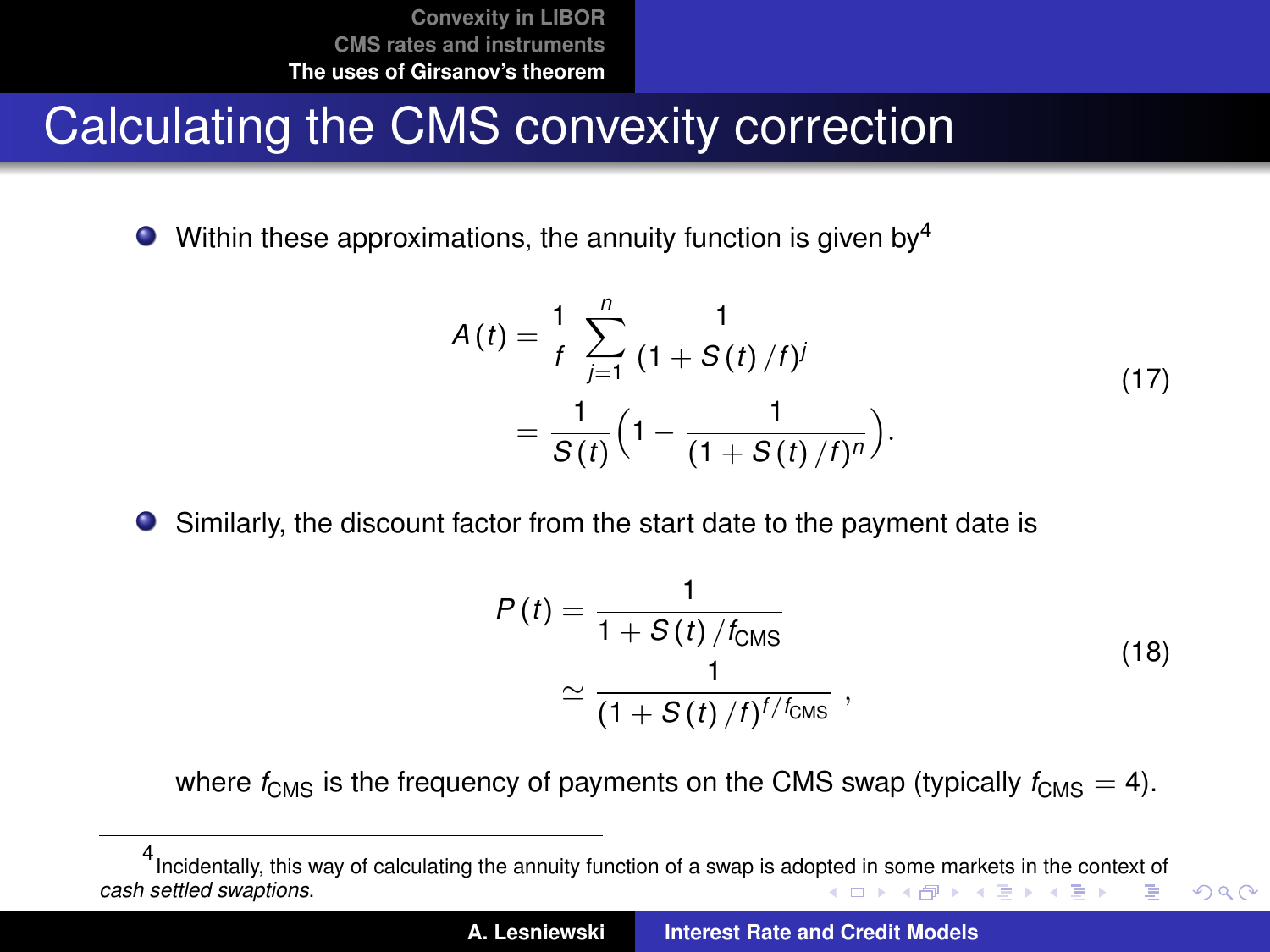#### Black model method

- We are now ready to carry out the calculations.
- $\bullet$  Let us Taylor expand  $1/A(t)$  in powers of  $S(t)$  around  $S_0$ :

$$
\frac{1}{A(t)} \simeq \frac{1}{A_0} + \frac{d}{dS_0} \Big( \frac{1}{A_0} \Big) (S(t) - S_0)
$$
  
=  $\frac{1}{A_0} \Big( 1 + \frac{1}{S_0} \Big( 1 - \frac{1}{1 + S_0 / t} \frac{n S_0 / t}{(1 + S_0 / t)^n - 1} \Big) (S(t) - S_0) \Big)$   
=  $\frac{1}{A_0} \Big( 1 + \theta_c \frac{S(t) - S_0}{S_0} \Big).$ 

We assume that the swap rate follows a lognormal process, i.e.

$$
S(t)=S_0e^{\sigma W(t)-\frac{1}{2}\sigma^2t}.
$$

イロメ イ部メ イヨメ イヨメー

<span id="page-32-0"></span> $299$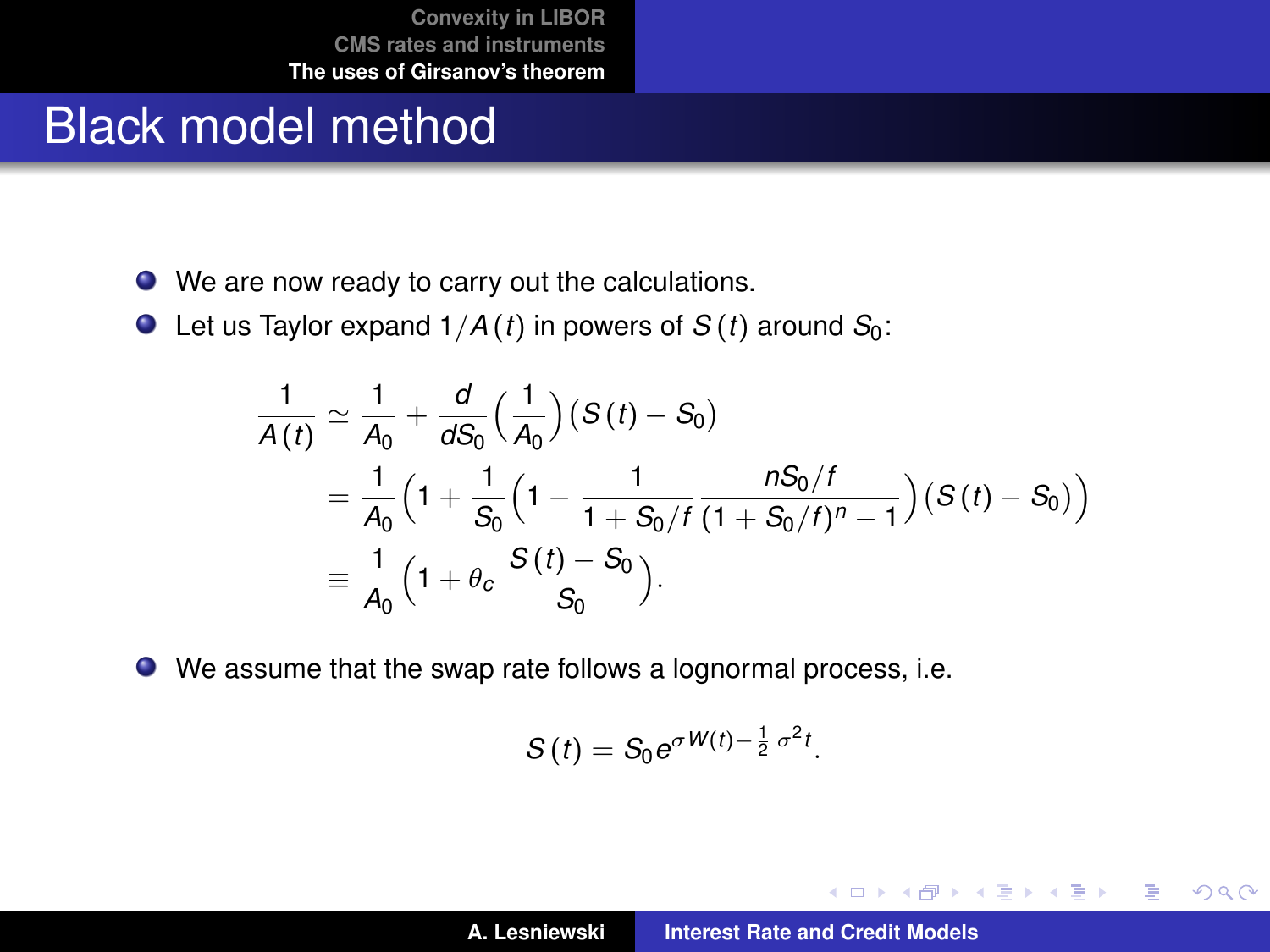#### Black model method

● Using [\(2\)](#page-6-0) we find that

$$
\mathsf{E}^{\mathsf{Q}}\Big[S\,\frac{A_0}{A}\Big]=S_0+S_0\theta_c\big(e^{\sigma^2T_0}-1\big).
$$

Similarly,

$$
E^Q\Big[S\,\frac{A_0}{A}\Big(\frac{P}{P_0}-1\Big)\Big]\simeq-S_0\theta_d\big(e^{\sigma^2\,T_0}-1\big),
$$

where

$$
\theta_d = \frac{S_0/f_{\text{CMS}}}{1+S_0/f} \; .
$$

Using [\(2\)](#page-6-0), and reinstating the arguments we find the following expressions for the convexity corrections:

$$
\Delta_{\text{corr}}(T_0, T | T_p) \simeq S_0(T_0, T) \theta_c (e^{\sigma^2 T_0} - 1),
$$
  
\n
$$
\Delta_{\text{delay}}(T_0, T | T_p) \simeq -S_0(T_0, T) \theta_d (e^{\sigma^2 T_0} - 1).
$$
\n(19)

イロメ イ部メ イヨメ イヨメー

重

 $299$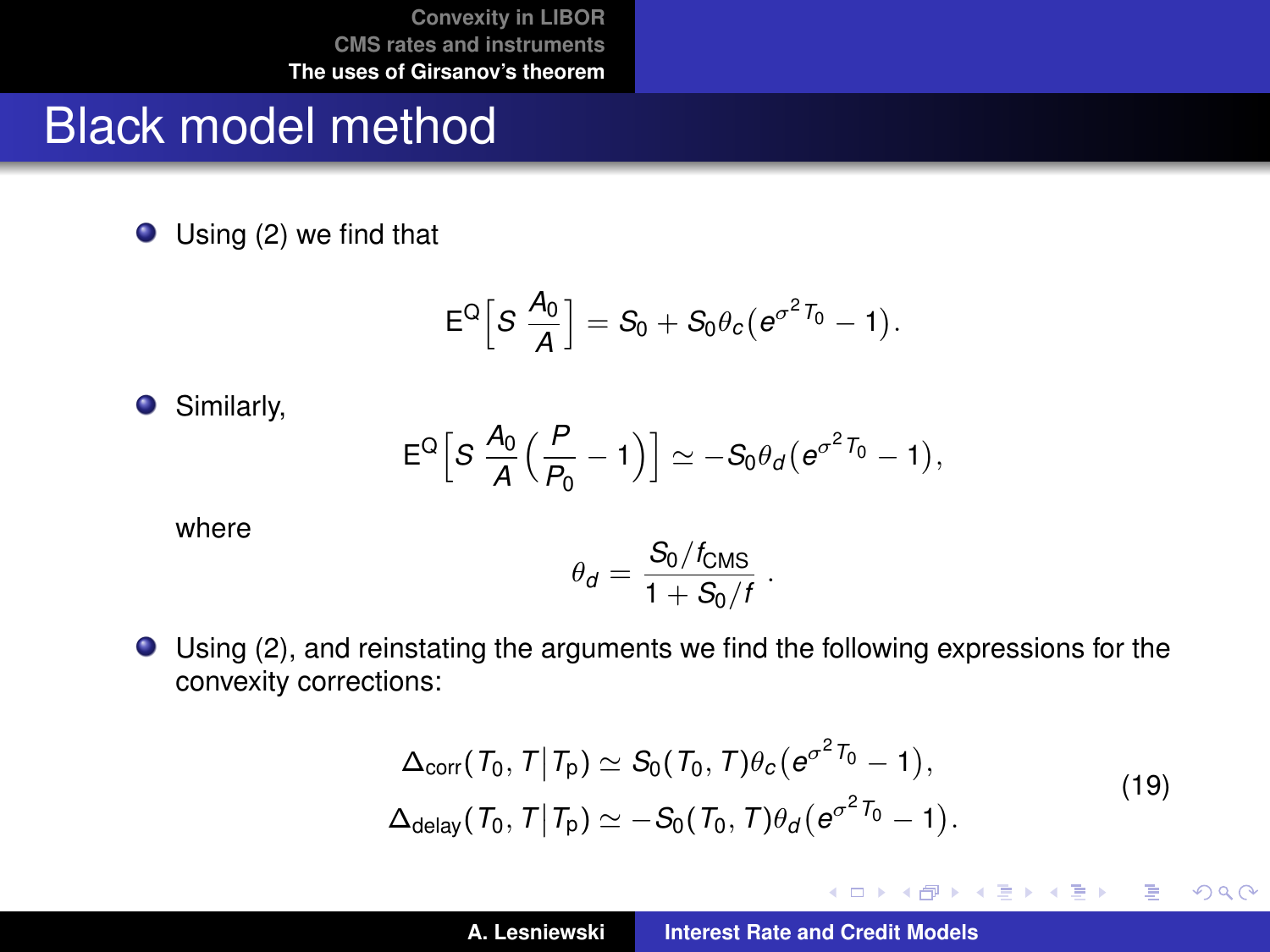#### Black model method

- These are our approximate expressions for the CMS convexity corrections.
- Finally, we can combine the impact of correlations and payment delay into one formula,

$$
\Delta(T, T | T_{p}) \simeq S_{0}(T, T)(\theta_{c} - \theta_{d})(e^{\sigma^{2}T_{0}} - 1)
$$
\n(20)

where

$$
\theta_c - \theta_d = 1 - \frac{S_0/f}{1 + S_0/f} \Big( \frac{f}{f_{\text{CMS}}} + \frac{n}{(1 + S_0/f)^n - 1} \Big). \tag{21}
$$

- $\bullet$ This is the approximation to the CMS convexity correction derived in [\[1\]](#page-49-1).
- Expanding the exponential, the convexity adjustment can also be written in the more traditional form:

$$
\Delta(\mathcal{T}_0, \mathcal{T}|\mathcal{T}_p) \simeq S_0(\mathcal{T}_0, \mathcal{T})(\theta_c - \theta_d)\sigma^2 \mathcal{T}_0. \tag{22}
$$

K ロ ▶ K 御 ▶ K 唐 ▶ K 唐 ▶ .

 $299$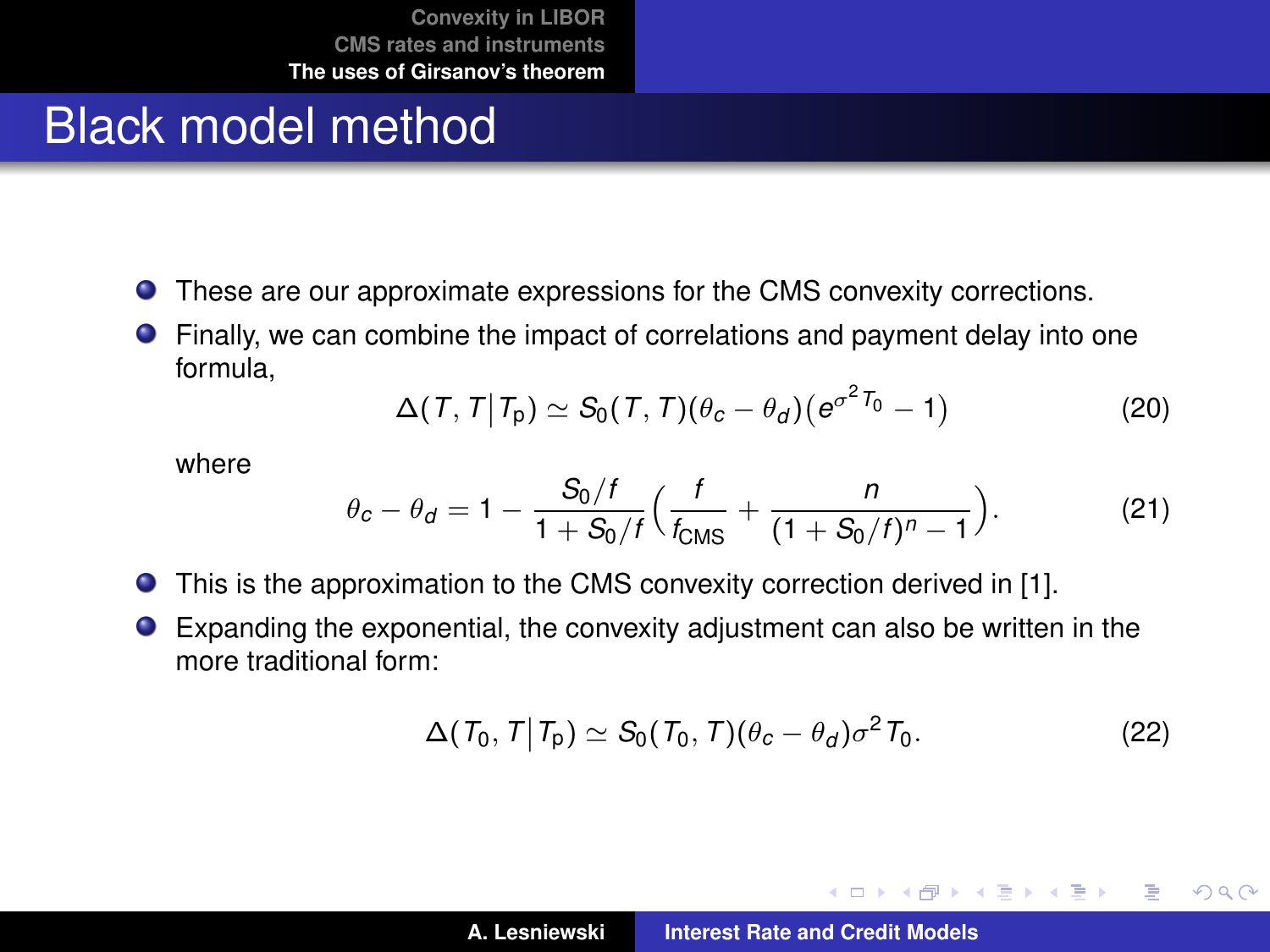# Replication method

- Before describing the replication method, we establish an identity which will play a key role in its development.
- The starting point is the first order Taylor theorem. Namely, for a twice continuously differentiable function *F* (*x*),

$$
F(x) = F(x_0) + F'(x_0)(x - x_0) + \int_{x_0}^x F''(u)(x - u) du.
$$
 (23)

In order to facilitate the financial interpretation of this formula, we rewrite the remainder term as follows:

$$
\int_{x_0}^x F''(u)(x-u)du = \int_{-\infty}^{x_0} F''(u)(u-x)^+ du + \int_{x_0}^{\infty} F''(u)(x-u)^+ du,
$$

where, as usual,  $x^+ = \max(x, 0)$ .

イロメ イ部メ イヨメ イヨメー

<span id="page-35-0"></span> $2Q$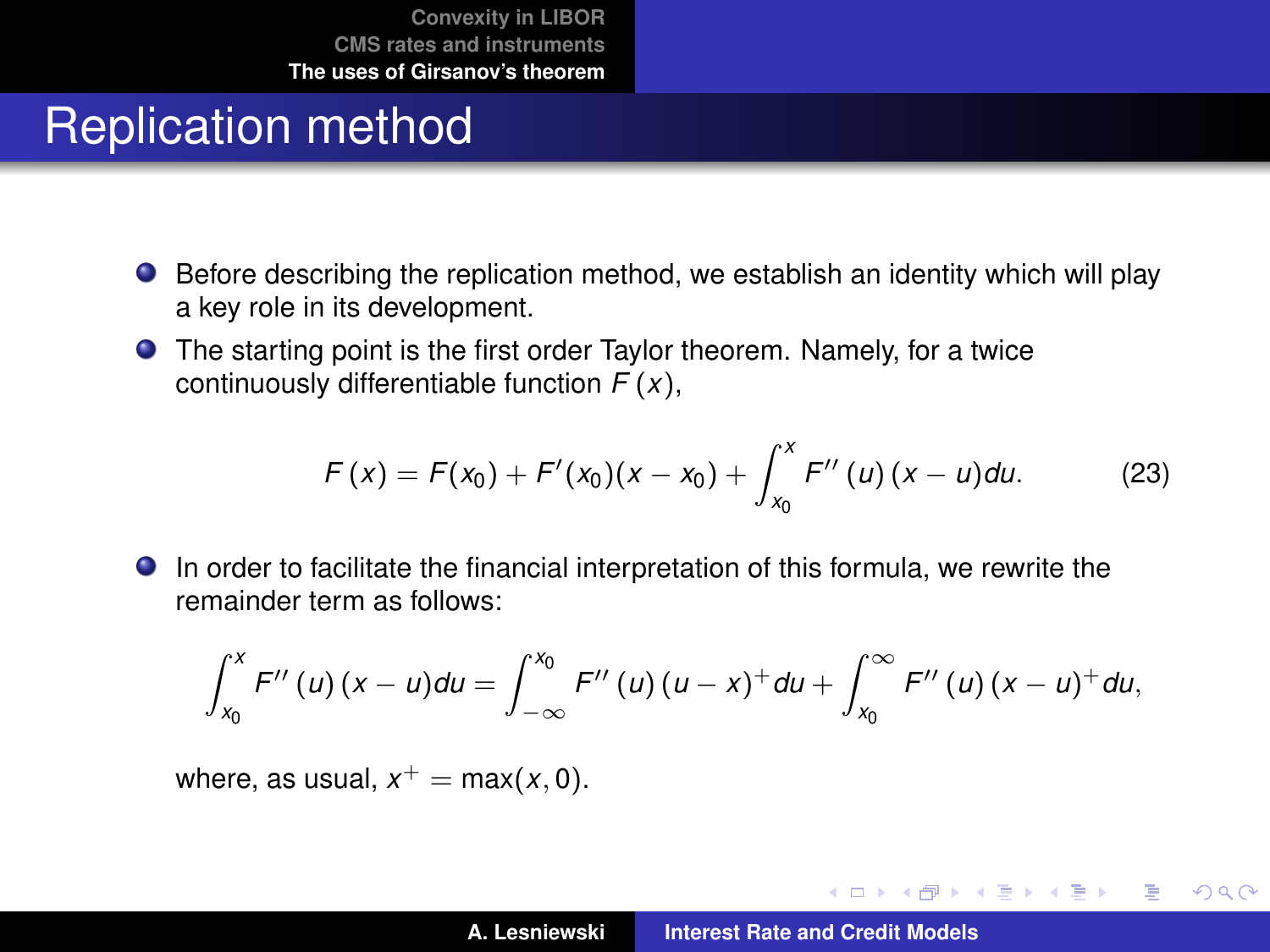## Replication method

- **It is clear what we are after: the remainder term looks very much like a mixture of** payoffs of calls and puts!
- In order to make this observation useful, we assume that we are given a diffusion process  $X\left(t\right)\geq0,$  and use the formula above with  $x=X\left(T\right)^{5}$ :

$$
F(X(T)) = F(X_0) + F'(X_0)(X(T) - X_0) +
$$
  

$$
\int_0^{X_0} F''(K)(K - X(T))^+ dK + \int_{X_0}^{\infty} F''(K)(X(T) - K)^+ dK.
$$
 (24)

<span id="page-36-0"></span> $QQ$ 

<sup>5</sup> Extension of the formula below to convex (rather than twice continuousl[y dif](#page-35-0)f[eren](#page-37-0)[ti](#page-35-0)[able](#page-36-0)[\) f](#page-37-0)[un](#page-21-1)[ct](#page-22-0)[ions](#page-49-0) [i](#page-21-1)[s a](#page-22-0) [de](#page-49-0)[ep](#page-0-0) theorem, know as Tanaka's theorem. K ロ ▶ K 御 ▶ K 唐 ▶ K 唐 ▶ 『唐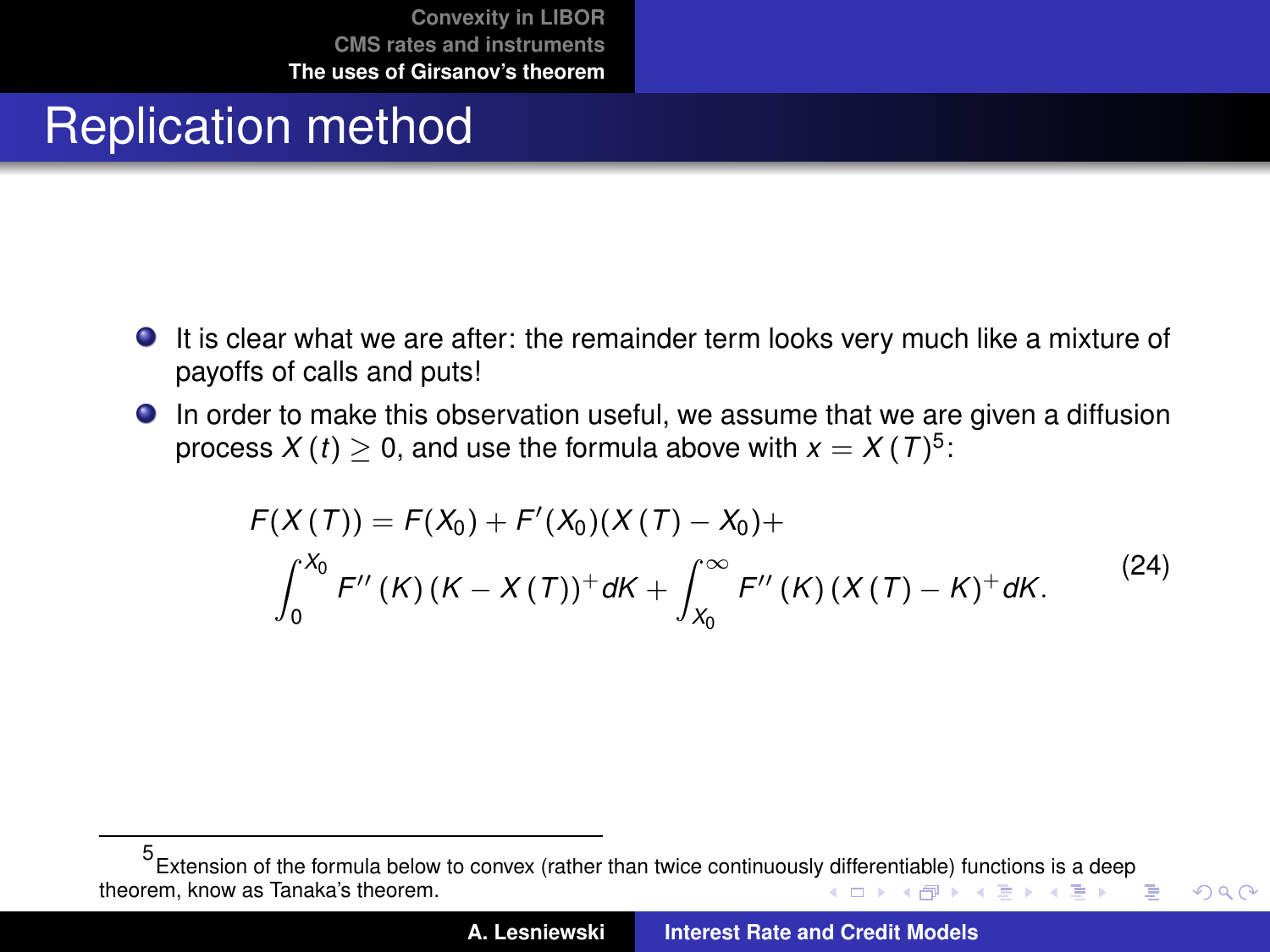#### Replication method

 $\bullet$  Let now Q be a martingale measure such that  $E^{Q}[X(t)] = X_0$ . Then, taking expectations of both sides of the identity above yields:

$$
E^{Q}[F(X(T))] = F(X_{0}) +
$$
  

$$
\int_{0}^{X_{0}} F''(K) B^{\text{put}}(T, K, X_{0}) dK + \int_{X_{0}}^{\infty} F''(K) B^{\text{call}}(T, K, X_{0}) dK,
$$
 (25)

where

$$
Bcall(T, K, X0) = EQ[(X(T) - K)+],
$$
  
\n
$$
Bput(T, K, X0) = EQ[(K - X(T))+].
$$
\n(26)

イロメ イ部メ イヨメ イヨメー

 $299$ 

<span id="page-37-1"></span><span id="page-37-0"></span>Þ

- Formula [\(25\)](#page-37-1) is the desired replication formula.
- It states that if  $F(x)$  is the payoff of an instrument, its expected value at time T is given by its today's value plus the value of a basket of out of the money calls and puts weighted by the second derivative of the payoff evaluated at the strikes.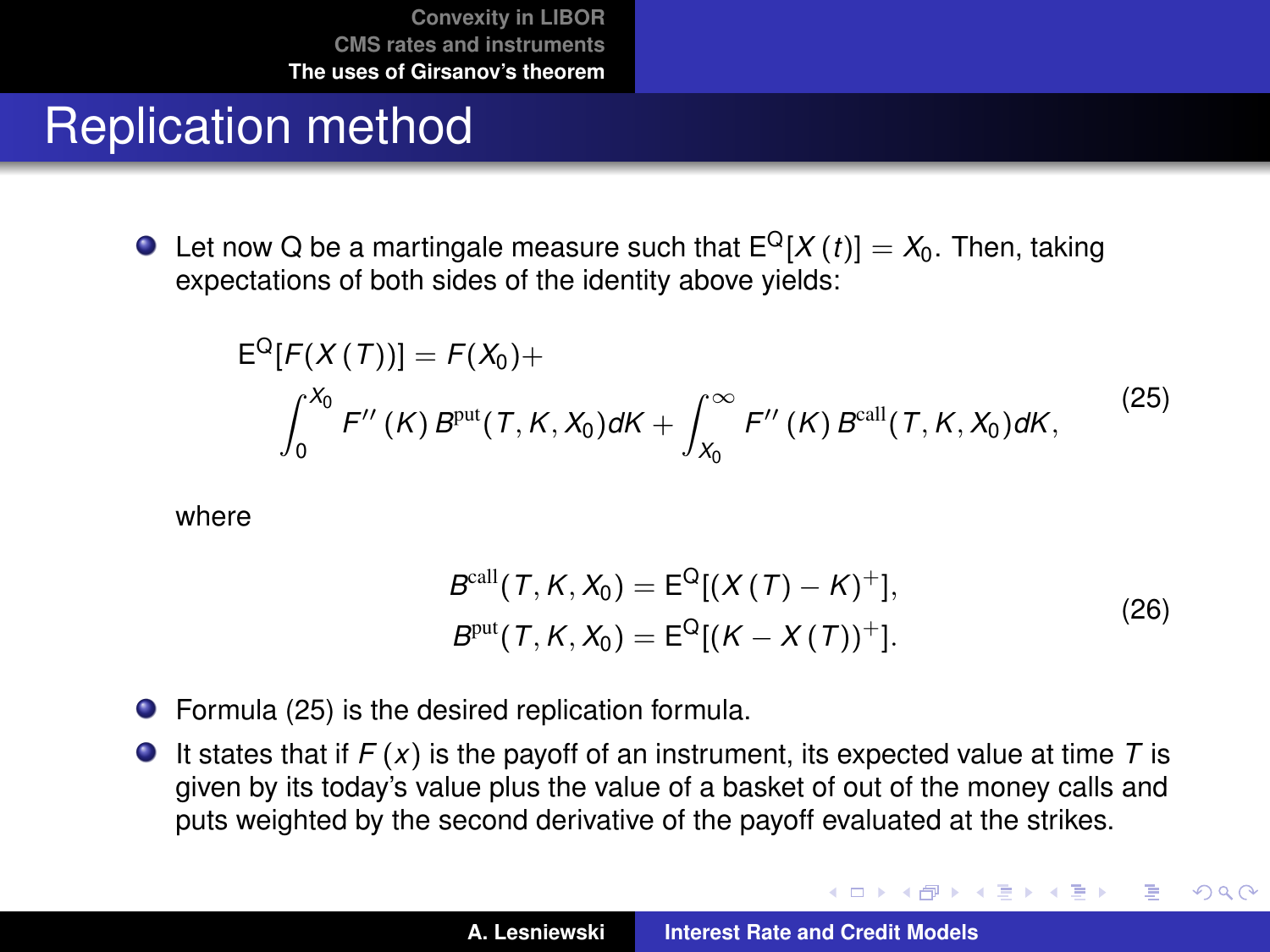#### Replication method

- $\bullet$  There is an alternative way of writing [\(25\)](#page-37-1).
- We integrate by parts twice in [\(25\)](#page-37-1), and note that (i) the boundary terms at 0 and  $\infty$  vanish, and (ii) the following relations hold at  $X_0$ :

$$
Bput(T, X0, X0) - Bcall(T, X0, X0) = 0,\n\frac{\partial Bput}{\partial K}(T, X0, X0) - \frac{\partial Bcall}{\partial K}(T, X0, X0) = 1.
$$

メロトメ 伊 トメ きょ メ きょ

 $299$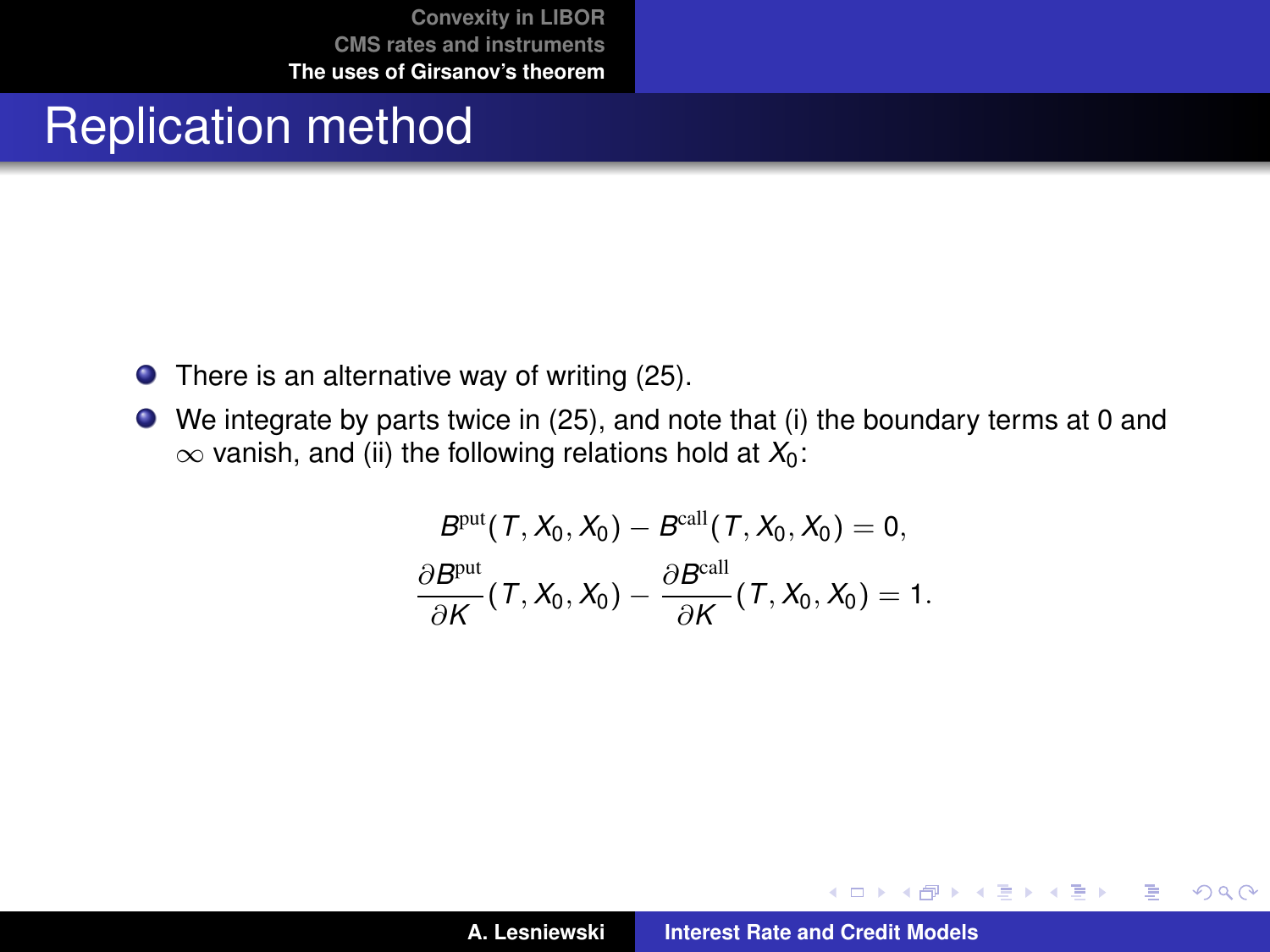#### Replication method

As a result,

$$
E^{Q}[F(X(T))] = \int_{0}^{\infty} F(K) g_T(K, X_0) dK, \qquad (27)
$$

where

$$
g_T(K, X_0) = \frac{\partial^2}{\partial K^2} B^{\text{call}}(T, K, X_0)
$$
  
= 
$$
\frac{\partial^2}{\partial K^2} B^{\text{put}}(T, K, X_0)
$$
  
= 
$$
E^{\text{Q}}[\delta(X(T) - K)].
$$
 (28)

イロメ イ部メ イヨメ イヨメー

 $299$ 

- $\bullet$  We already encountered  $q_T(K, X_0)$  in Lecture Notes #4 and #5.
- It is the expected value of a security whose payoff at time *T* is given by Dirac's delta function (known as the *Arrow-Debreu security*), and is thus the implied terminal probability density of prices of the asset *X* at time *T*.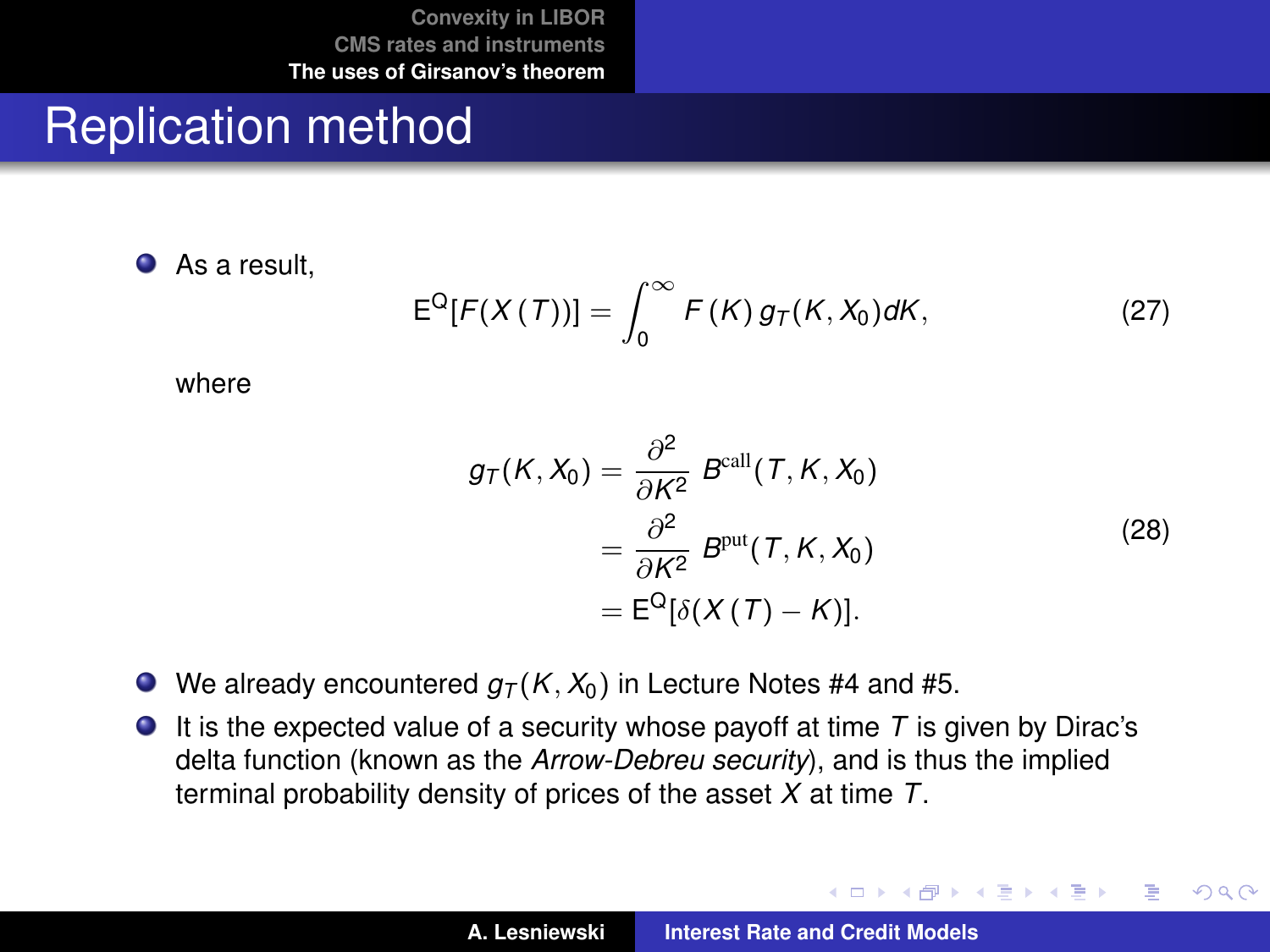## Replication method

- The replication method is more general than the Black model method, as it does not use any specific assumptions about the nature of the process for *S* (*t*).
- $\bullet$  It relies only on the fact that the time  $\tau$  expected value of any payoff function can be represented as today's value of the payoff (the "moneyness") plus the time value which is a the value of a suitable basket of calls and puts expiring at *T*.
- We shall now derive an explicit expression for the CMS convexity correction within the replication method.
- For simplicity, we discuss only the total CMS correction, but it is easy to extend the calculation to each of the components separately.

 $QQ$ 

 $\sqrt{m}$  )  $\sqrt{m}$  )  $\sqrt{m}$  )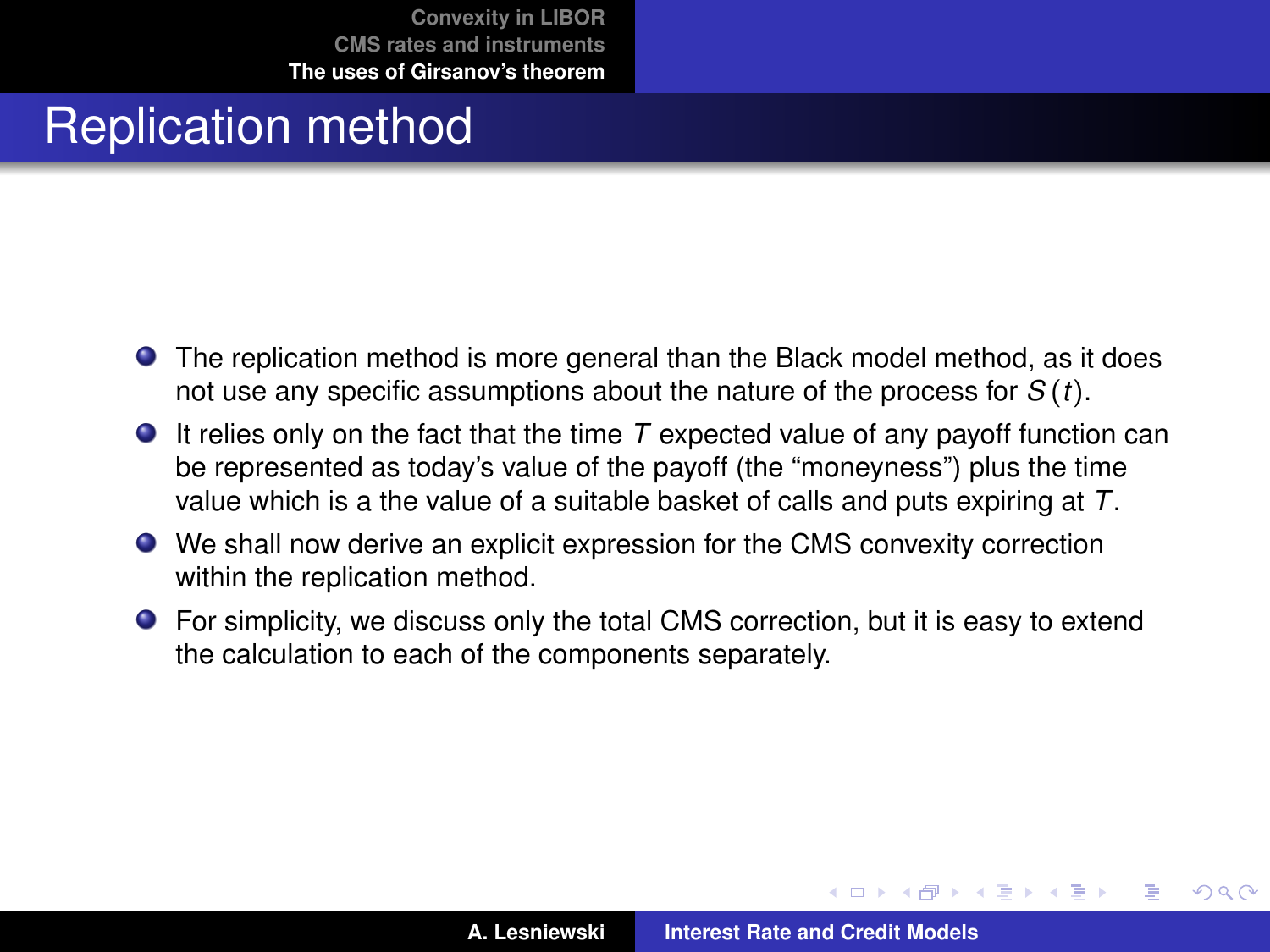# Replication method

- Note first that what the approximations in [\(17\)](#page-31-1) and [\(18\)](#page-31-2) amount to is that the Radon-Nikodym derivative in [\(13\)](#page-23-0) is a function of one variable only, namely  $S = S(T_{\text{start}})$ .
- Specifically, let us denote the function on the right hand side of [\(17\)](#page-31-1) by *l* (*S*), and denote the function on the right hand side of [\(18\)](#page-31-2) by *p* (*S*).
- The Radon-Nikodym derivative, denoted by *R* (*S*), can be written as

$$
R(S)=\frac{I(S_0)p(S)}{I(S)p(S_0)}.
$$

イロメ イ部メ イヨメ イヨメー

重

 $298$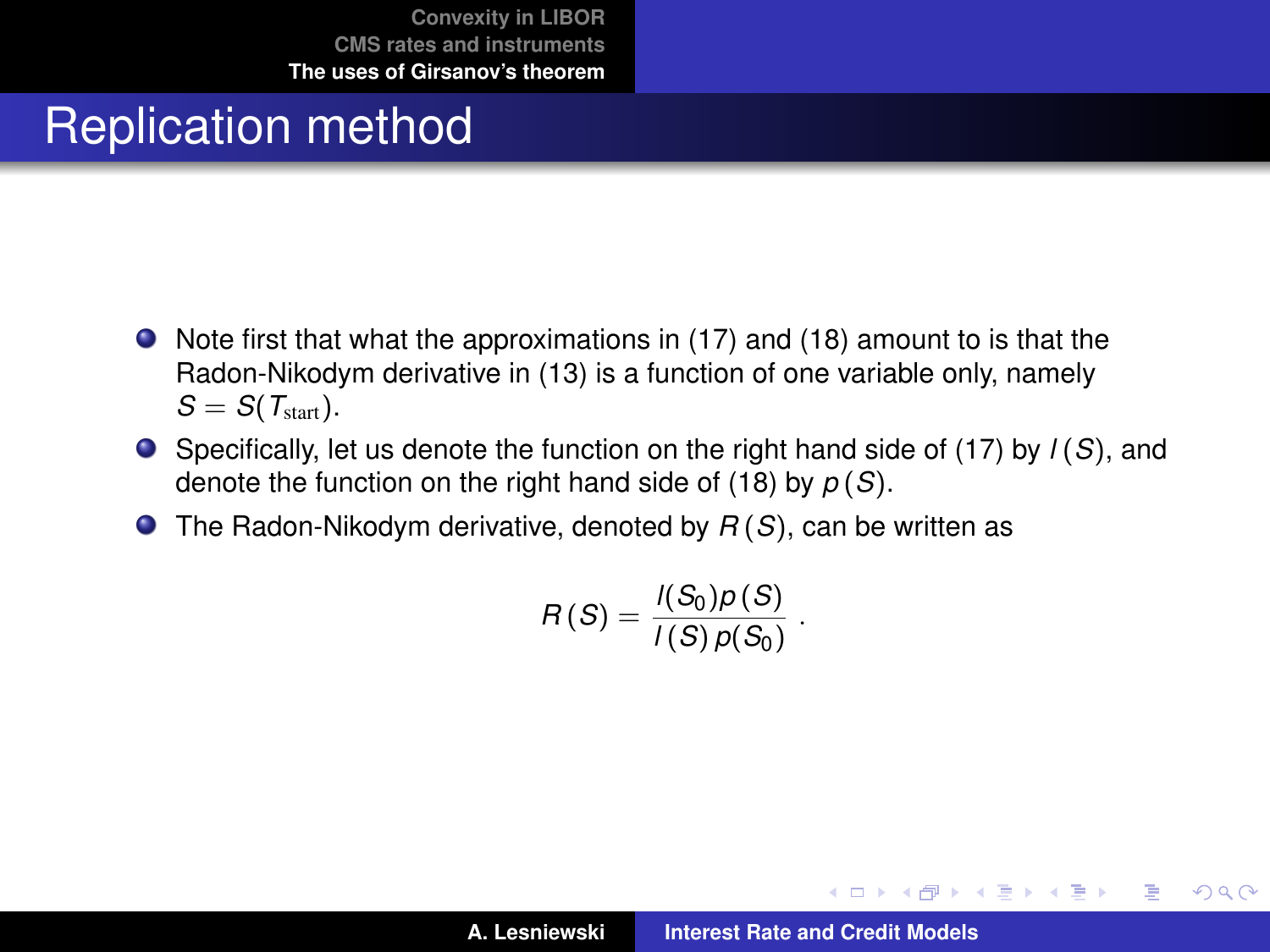#### Replication method

● Then, [\(13\)](#page-23-0) implies that

$$
C(T_0, T | T_p) \simeq \mathsf{E}^{\mathsf{Q}}[S(T_0, T)R(S(T_0, T))]. \tag{29}
$$

- $\bullet$ Define now  $F(S) = SR(S)$ , and observe that  $F(S_0) = S_0$ .
- Applying the replication formula [\(25\)](#page-37-1) to this function, we arrive at the following approximate representation of the CMS rate:

$$
C(T_0, T | T_p) \simeq S_0(T_0, T) +
$$
  

$$
\int_0^{S_0} F''(K) B^{put}(T, K, S_0) dK + \int_{S_0}^{\infty} F''(K) B^{call}(T, K, S_0) dK.
$$
 (30)

イロメ イ部メ イヨメ イヨメー

 $299$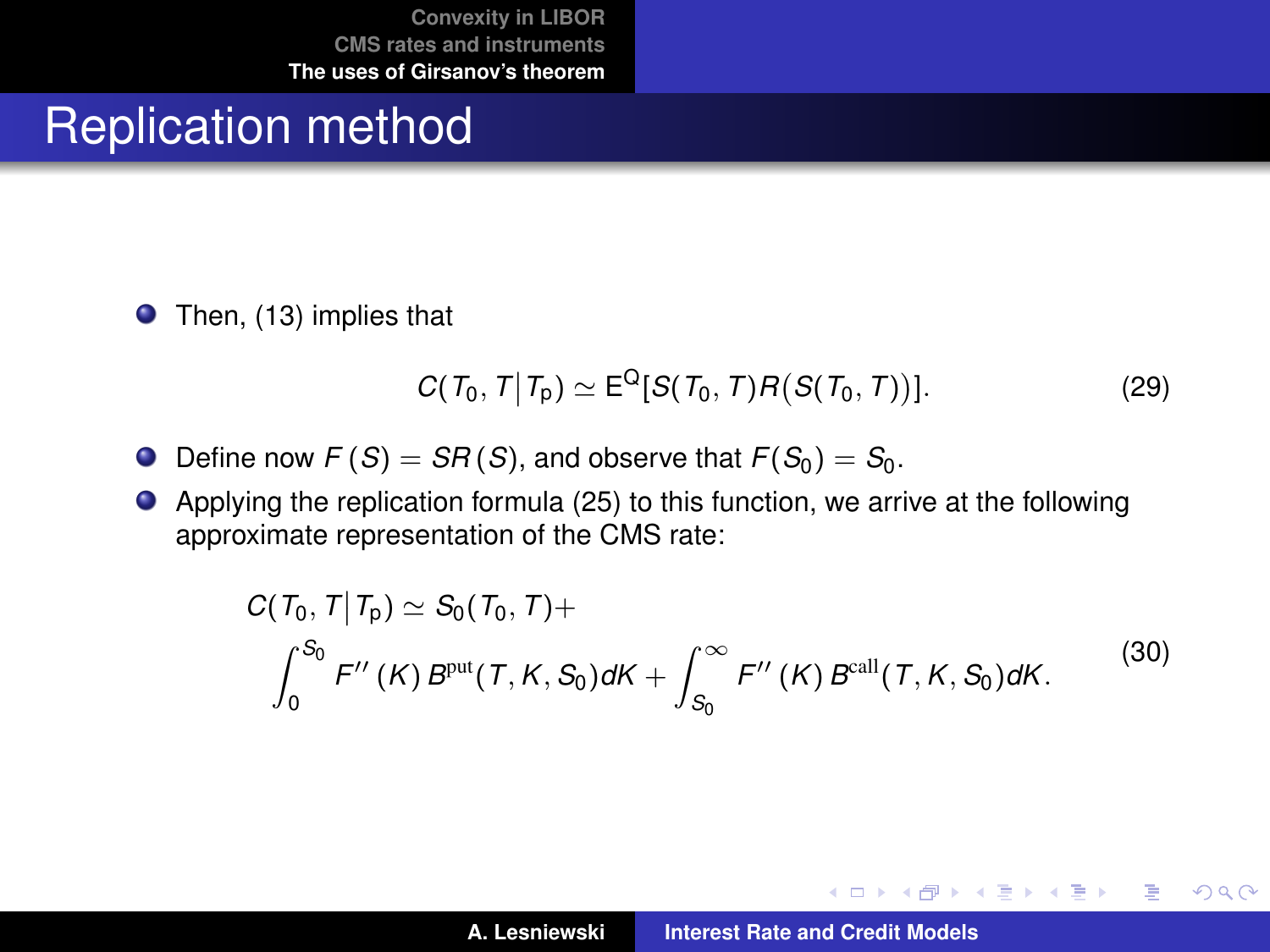# Replication method

- As a final step, we can rewrite the above expression in terms of receiver and payer swaptions.
- Recall from Lecture Note #5 that these are obtained, respectively, by multiplying  $B<sup>put</sup>(T, K, S<sub>0</sub>)$  and  $B<sup>call</sup>(T, K, S<sub>0</sub>)$  by the annuity function. Therefore,

$$
\Delta(\mathcal{T},\mathcal{T}|\mathcal{T}_p) \simeq
$$
\n
$$
\int_0^{S_0} \frac{F''(K)}{I(K)} \operatorname{Rec}(\mathcal{T},K,S_0) dK + \int_{S_0}^{\infty} \frac{F''(K)}{I(K)} \operatorname{Pay}(\mathcal{T},K,S_0) dK. \tag{31}
$$

- This formula links directly the CMS convexity correction to the swaption market prices.
- In practice, it can be used in conjunction with the SABR volatility model. In this approach, the integral above is discretized, and each of the swaption prices is calculated based on the calibrated SABR model.

イロメ イ部メ イヨメ イヨメー

 $QQ$ 

Þ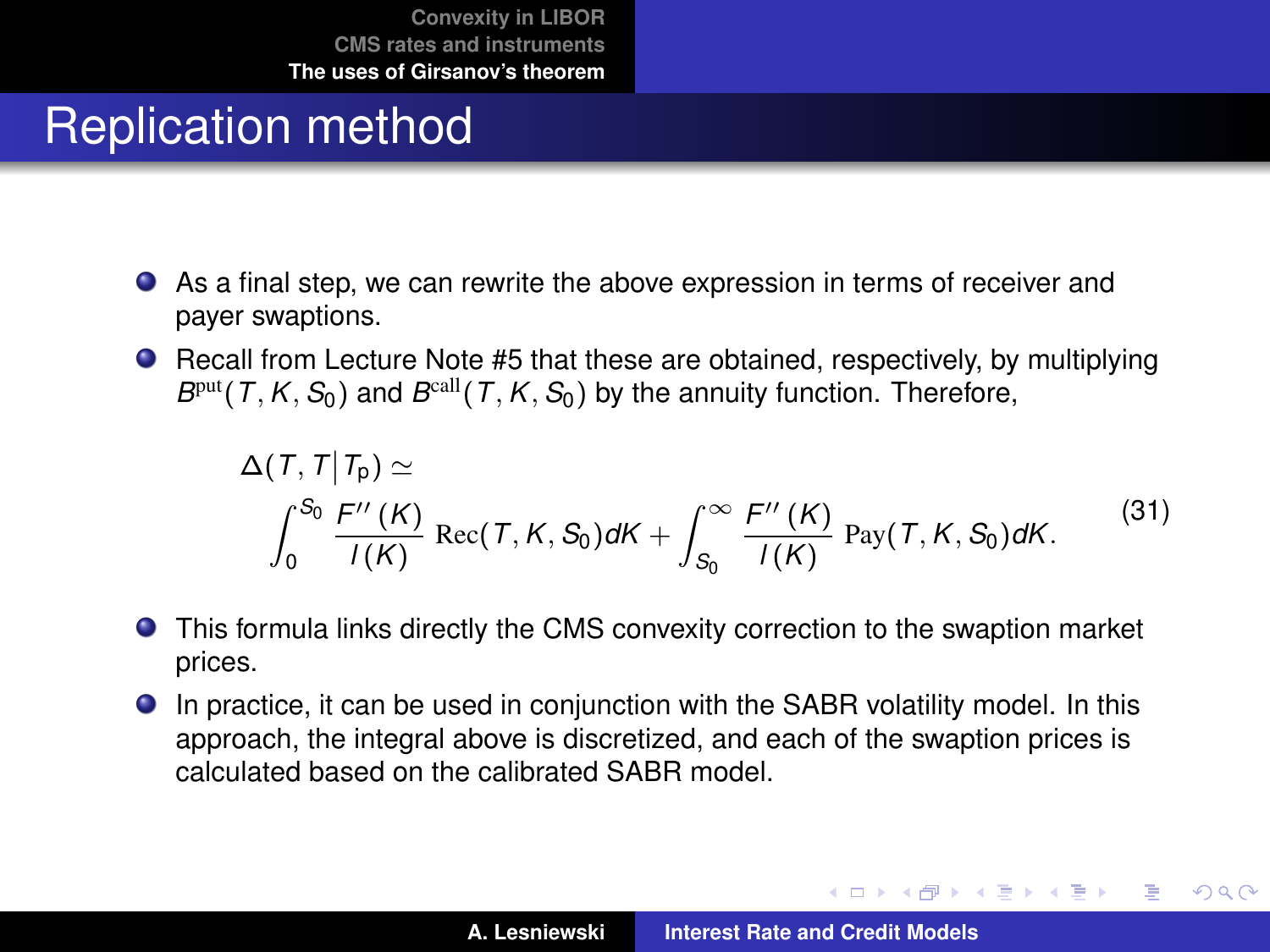### Replication method

 $\bullet$  Consider a CMS caplet expiring  $T_0$  years from now. Today's price of the caplet is

$$
P^{CMS\,cap\,left} = P_0(0, T_p) E^{Q_{T_p}} [(S(T_0, T_0, T) - K)^+] \tag{32}
$$

(multiplied by the day count fraction and notional).

- Since the dynamics of the forward swap rate under the *T*p-forward measure is not explicitly known we have to resort to approximations in order to compute the expected value above.
- Let  $g_{\tau_0}(\mathcal{F}, \mathcal{F}_0)$  denote the terminal probability distribution density of the forward swap rate at expiry. Then

<span id="page-44-0"></span>
$$
P = P_0(0, T_p) \int_{-\infty}^{\infty} (F - K)^+ g_{T_0}(F, F_0) dF.
$$
 (33)

(ロトス個) (運) (運)

Þ

 $2Q$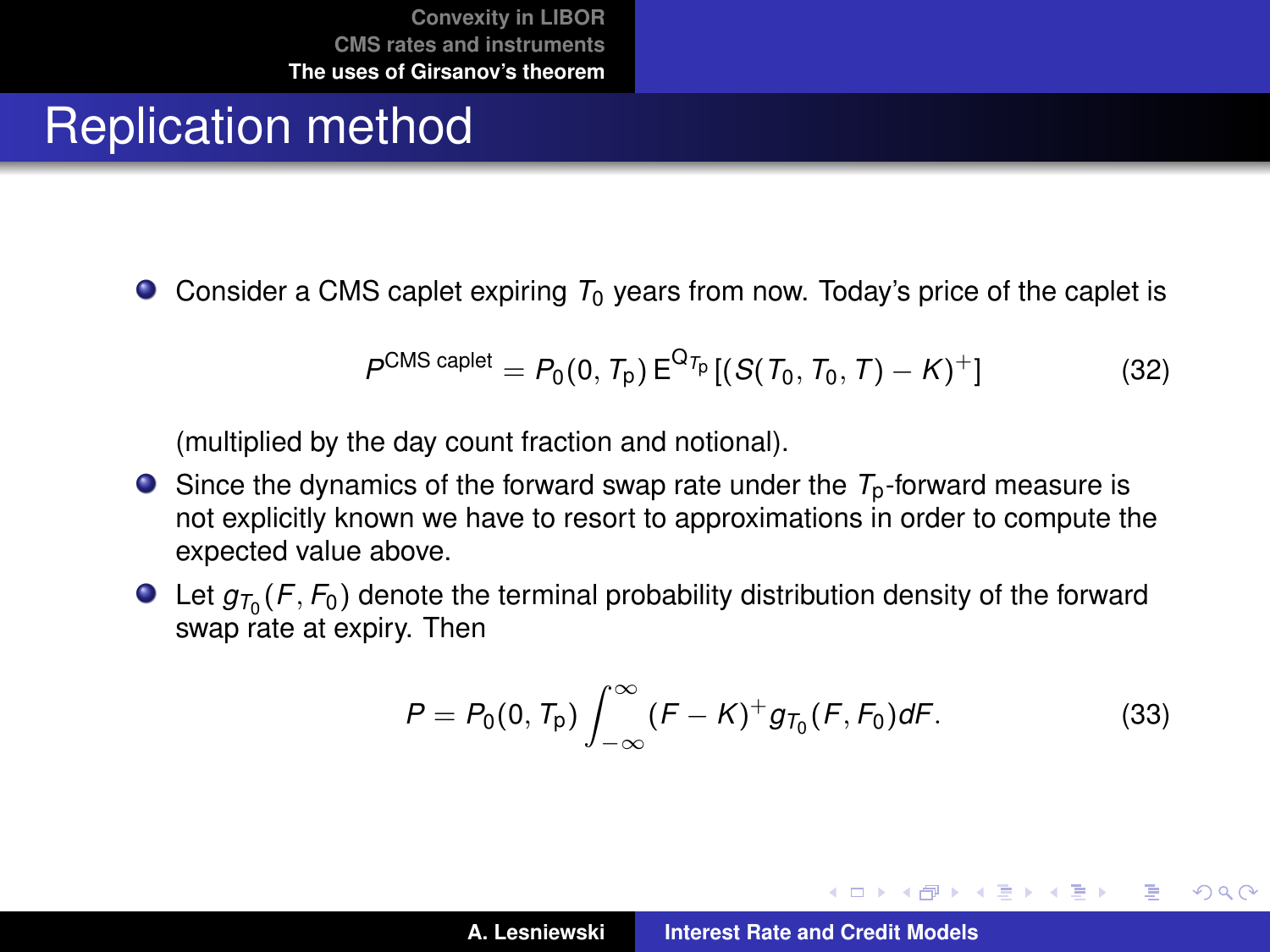# Replication method

- The exact form of  $g_{T_0}$  (*F*,  $F_0$ ) is unknown. The two methods discussed above lead to somewhat different approximations to  $g_{\mathcal{T}_0}(\mathcal{F}, \mathcal{F}_0).$
- Using the Black model approximation,  $G_{T_0}(F, K)$  is simply the lognormal distribution corresponding to the process

$$
dS(t) = \sigma_{\text{CMS}} S(t) dW(t),
$$
  
\n
$$
S(0) = C(T_0, T|T_p).
$$
\n(34)

イロメ イ部メ イヨメ イヨメー

Þ  $2Q$ 

Here the CMS rate  $C(T_0, T | T_p)$  is calculated according to the method calculated above, and  $\sigma_{\text{CMS}}$  is the appropriate implied volatility.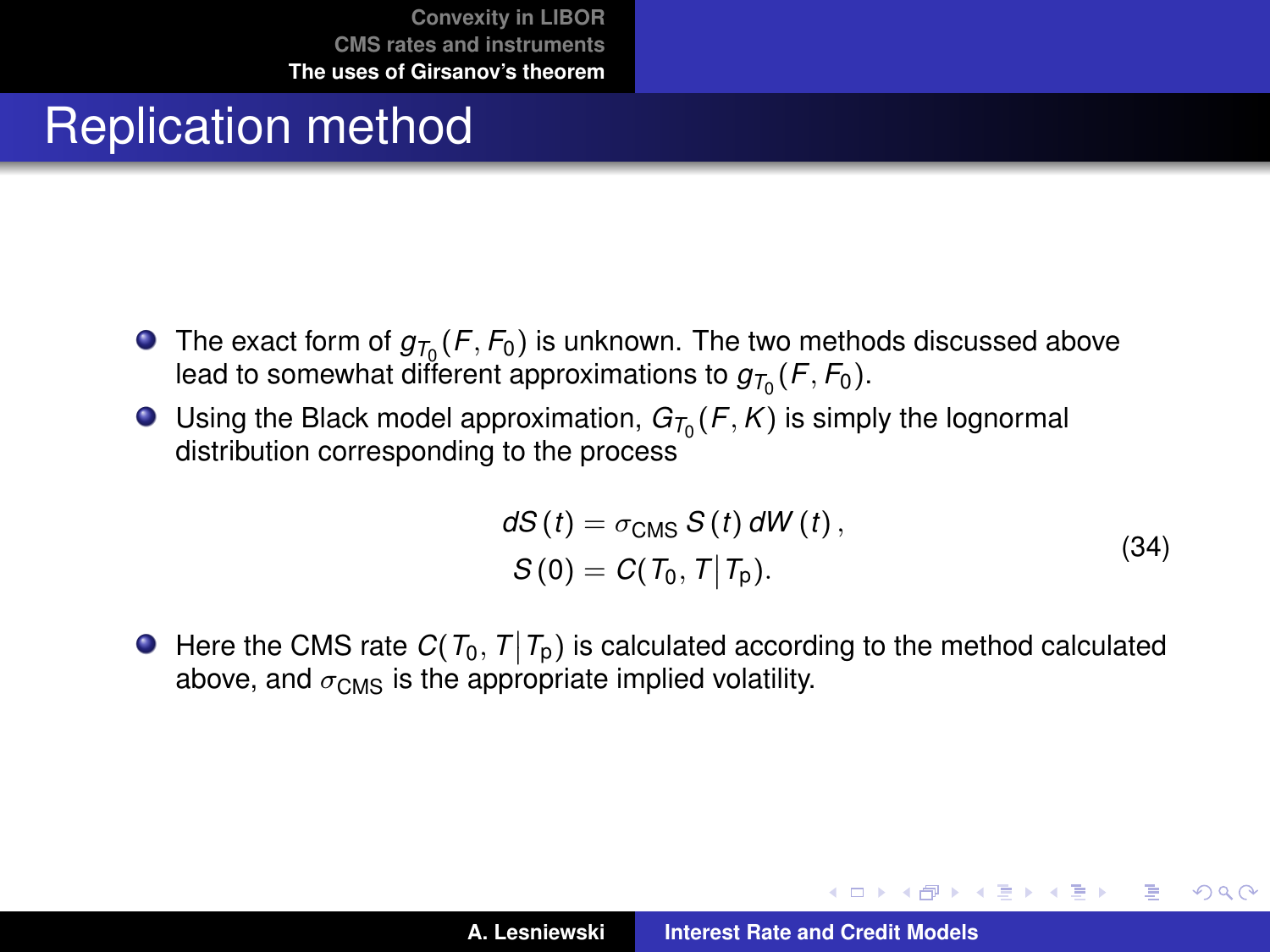# Replication method

- Within the replication method, we construct the terminal probability distribution from the swaption market prices as discussed above.
- Note that, since the construction involves taking derivatives of the prices with respect to the strikes, it is important that we interpolate the prices smoothly as a function of the strike.
- We can, for example, use the interpolation given by the SABR model. Option prices are calculated by numerical computation of the integral [\(33\)](#page-44-0).
- Prices of CMS floorlets are found in the same way.
- **•** Prices of CMS caps and floors are calculated by taking sums of the constituent caplets or floorlets.

(ロトス個) (運) (運)

 $QQ$ 

Þ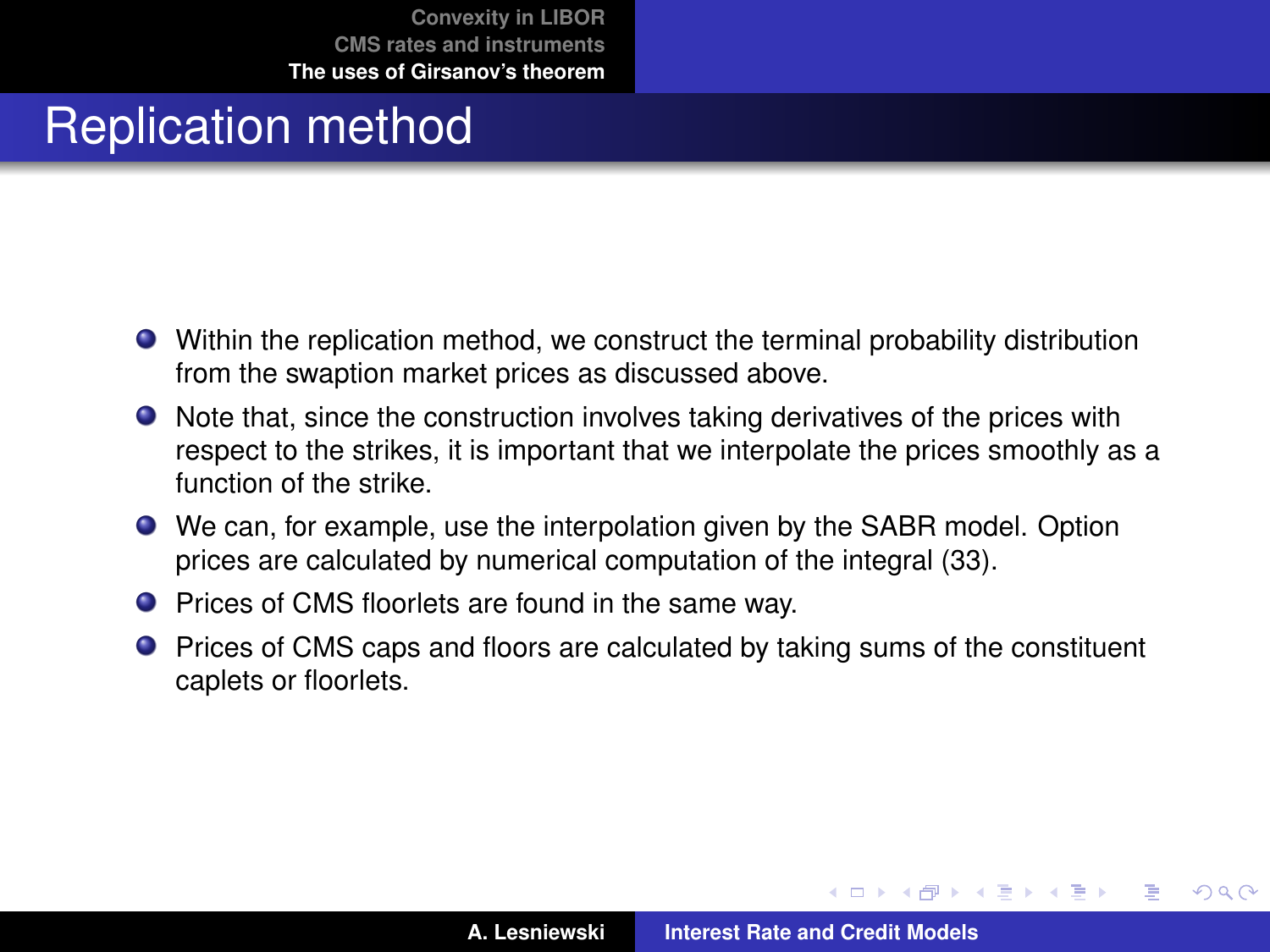# Triangle arbitrage

- The existence of options on CMS spreads means that there is potential for arbitrage between CMS rate options and CMS spread options.
- Such arbitrage may arise when the valuation model for spread options is inconsistent with the model used to price CMS options.
- **O** To illustrate this phenomenon consider two CMS rates  $S_1$  and  $S_2$  (say a 2 year CMS rate and a 30 year CMS rate), and let  $S_{12} = S_2 - S_1$  denote the spread between these rates.
- $\bullet$  If  $K_1$  denotes the strike on the option on  $S_1$  and  $K_2$  denotes the strike on  $S_2$ , then the following inequality must hold:

$$
(S_2-K_2)^+ - (S_1-K_1)^+ \leq (S_{12}-K_{12})^+ \leq (S_1-K_1)^+ + (S_2-K_2)^+, \quad (35)
$$

where  $K_{12} = K_2 - K_1$  is the difference of strikes. This follows from the fact that  $(x + y)^{+} \leq x^{+} + y^{+}.$ 

イロメ イ部メ イヨメ イヨメー

÷.

 $298$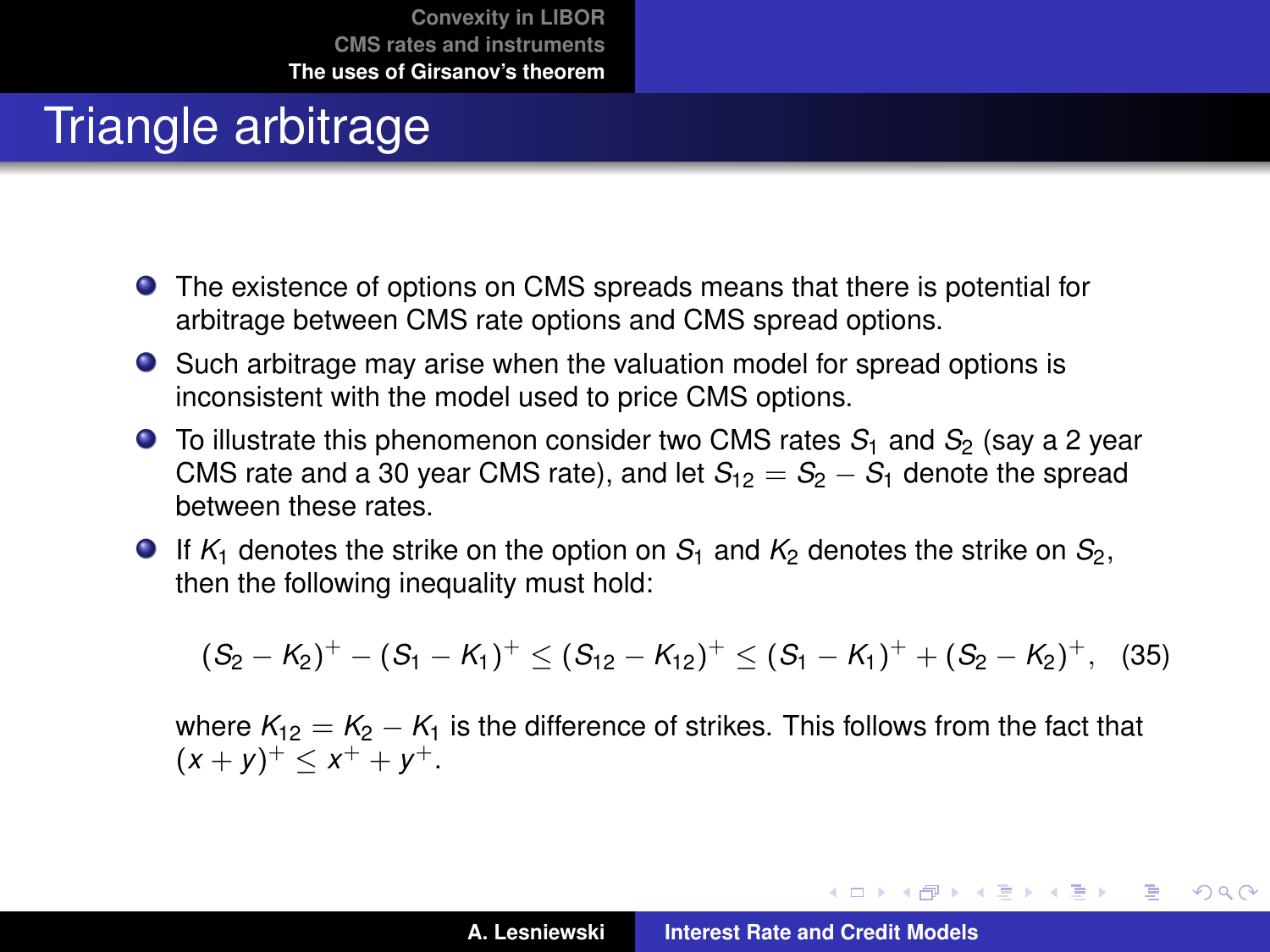# Triangle arbitrage

Taking expected values with respect to the appropriate measure, this translates into the following set of conditions:

$$
E[(S_2 - K_2)^+] - E[(S_1 - K_1)^+] \le E[(S_{12} - K_{12})^+]
$$
  
\n
$$
\le E[(S_1 - K_1)^+] + E[(S_2 - K_2)^+],
$$
\n(36)

- This in turn, after multiplying by the discount factor, provides bounds of the CMS spread option price in terms of CMS option prices.
- Violating these bounds implies existence of arbitrage between CMS options and spread options.
- In order to assure that CMS spread option prices obey these bounds, the industry has developed models based on the copula $6$  methodology.
- A preferred approach is to use a well calibrated term structure model, as this approach guarantees to be arbitrage free.

 $\overline{AB}$   $\rightarrow$   $\overline{AB}$   $\rightarrow$   $\overline{AB}$   $\rightarrow$ 

 $QQQ$ 

 $<sup>6</sup>$ We will discuss copulas later in this course.</sup>